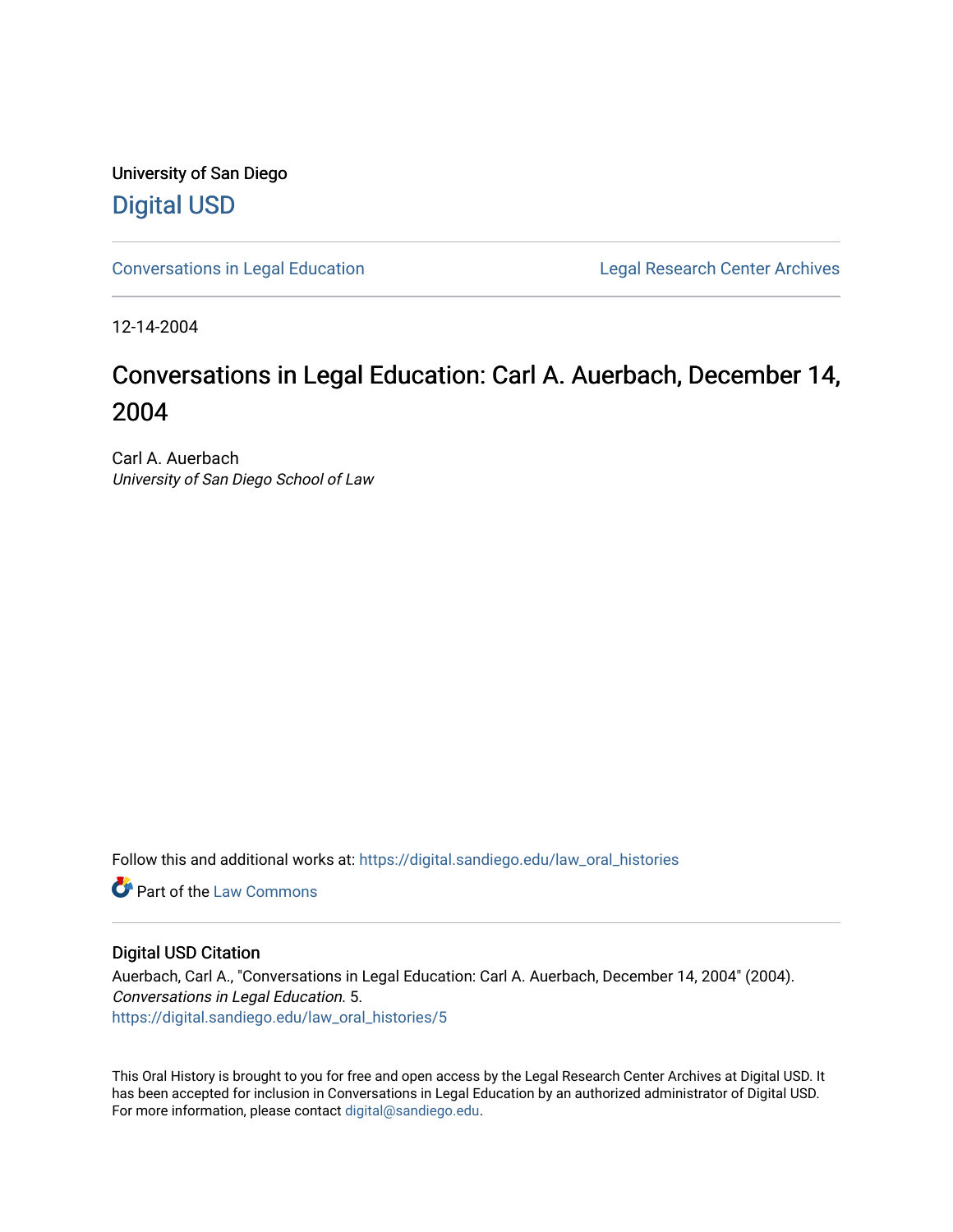

*Legal Research Center*

## CONVERSATIONS IN LEGAL EDUCATION:

ORAL HISTORIES OF THE FIRST HALF-CENTURY OF THE UNIVERSITY OF SAN DIEGO SCHOOL OF LAW

Ī Narrator: Professor Carl Auerbach Interviewer: Dean Daniel Rodriguez Recorder: Ruth Levor Date: December 14, 2004 Accession No.:OH-LRC-Auerbach-2004-4

TAPE 4 : SIDE A

### *REDACTED BY THE NARRATOR*



RL: This is an interview of Professor Carl Auerbach for the project: Conversations in Legal Education: Oral Histories of the First Half-Century of the University of San Diego School of Law. The interview is being conducted by Dean Daniel Rodriguez at the University of San Diego School of Law Legal Research Center on December 14, 2004. This is the fourth session of this set of interviews. Tapes and transcripts of this interview will be archived at the University of San Diego"s Copley Library.

DR: Good morning, Carl.

CA: Good morning.

DR: I'm interested in talking with you about your beginnings in legal education, your arrival at the University of Wisconsin, your time there through your service at Minnesota, and perhaps anything we pick up along the way. Let me begin by asking you what brought you to the University of Wisconsin, where I understand you began your teaching career in 1947.

CA: It was purely accidental. Towards the end of 1947, I was winding up the Office of Price Administration, and I had not yet begun to look for a new job. I had intended to go to see Clark Clifford and find out what, if anything, he had in mind that I might do. Just at that time, I got a telephone call from Willard Hurst, and he asked me whether I had ever considered teaching, and I said, "Hell, no [laughter]!" And he said, "Would you like to come out and talk to us about it?"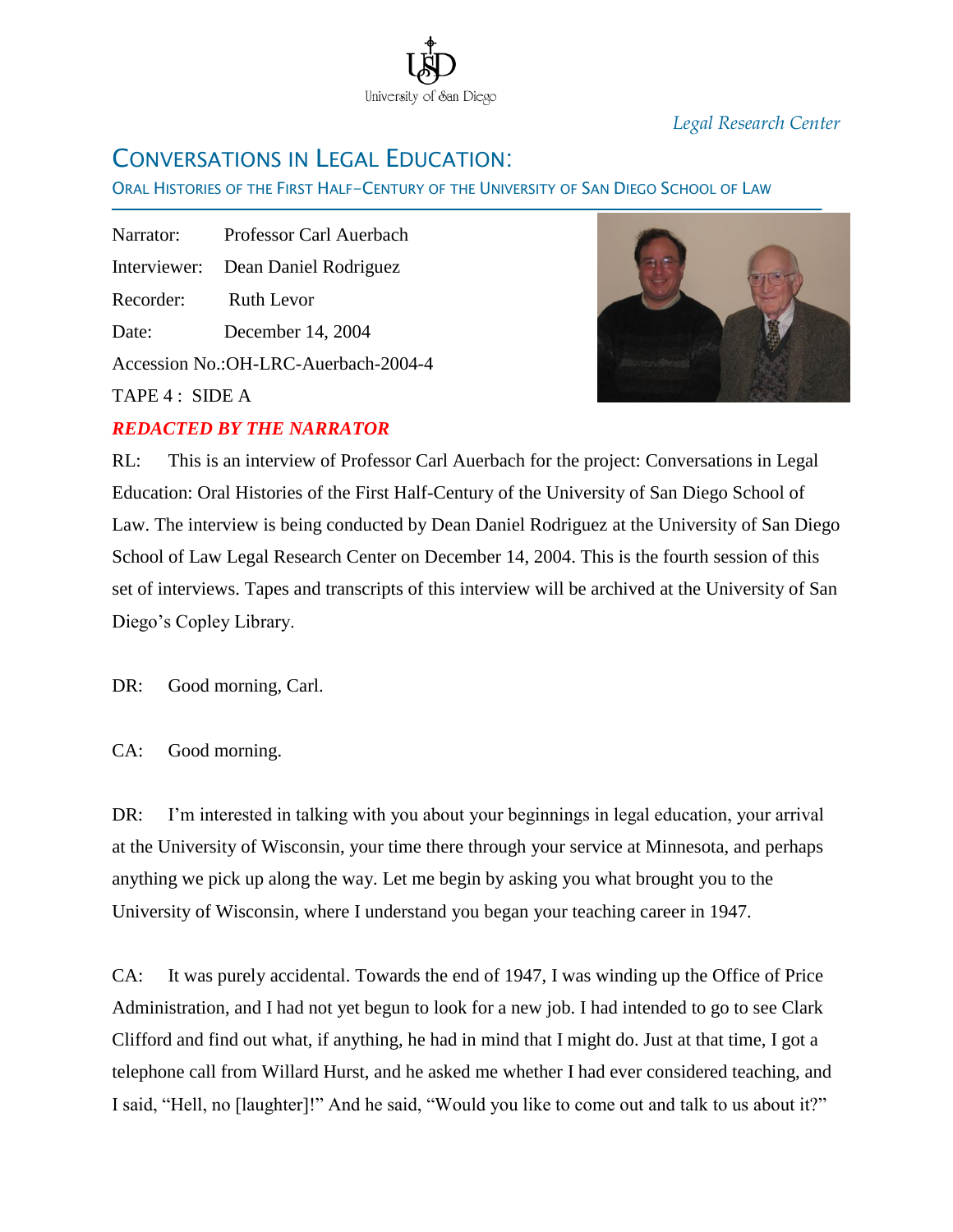And I didn"t see any harm in doing that, so I went out there to talk to him about it and stayed 14 years [laughter].

DR: Willard Hurst is, of course, the great J. Willard Hurst, the eminent legal historian, I assume eminent at that time and, of course, for many many years thereafter. I"m curious from your perspective what you might think was his interest in you. How do you think he came to know you and be interested in you?

CA: Well, I had made his acquaintance during the War while I was still in Washington, so I knew him slightly, but what had happened, I think, as I resurrected it later, Wisconsin was looking for people. The GIs were coming back, and the enrollments were very high, and Willard called Joe Rauh and asked him whether he could recommend people, and I think Joe told him to try to get me, and I think that"s how it happened.

DR: Could you talk a bit about the University of Wisconsin in 1947 and thereabouts, the size of the faculty, what might have been its interests?

CA: Well, it was a small faculty. Lloyd Garrison had just finished being Dean and quit academic life. He had wanted very much to be President of the University of Wisconsin, and when that was not open to him, as it should have been, he just left academic life and went back and founded a New York law firm, which may still bear his name. I don"t know, does it? Weiss Rifkind Garrison?

DR: Oh, the Paul Weiss firm.

CA: Yes.

DR: Oh, I didn't know that Garrison was the, Lloyd Garrison.

CA: Yeah, yeah, that was what Garrison did when he quit academic life.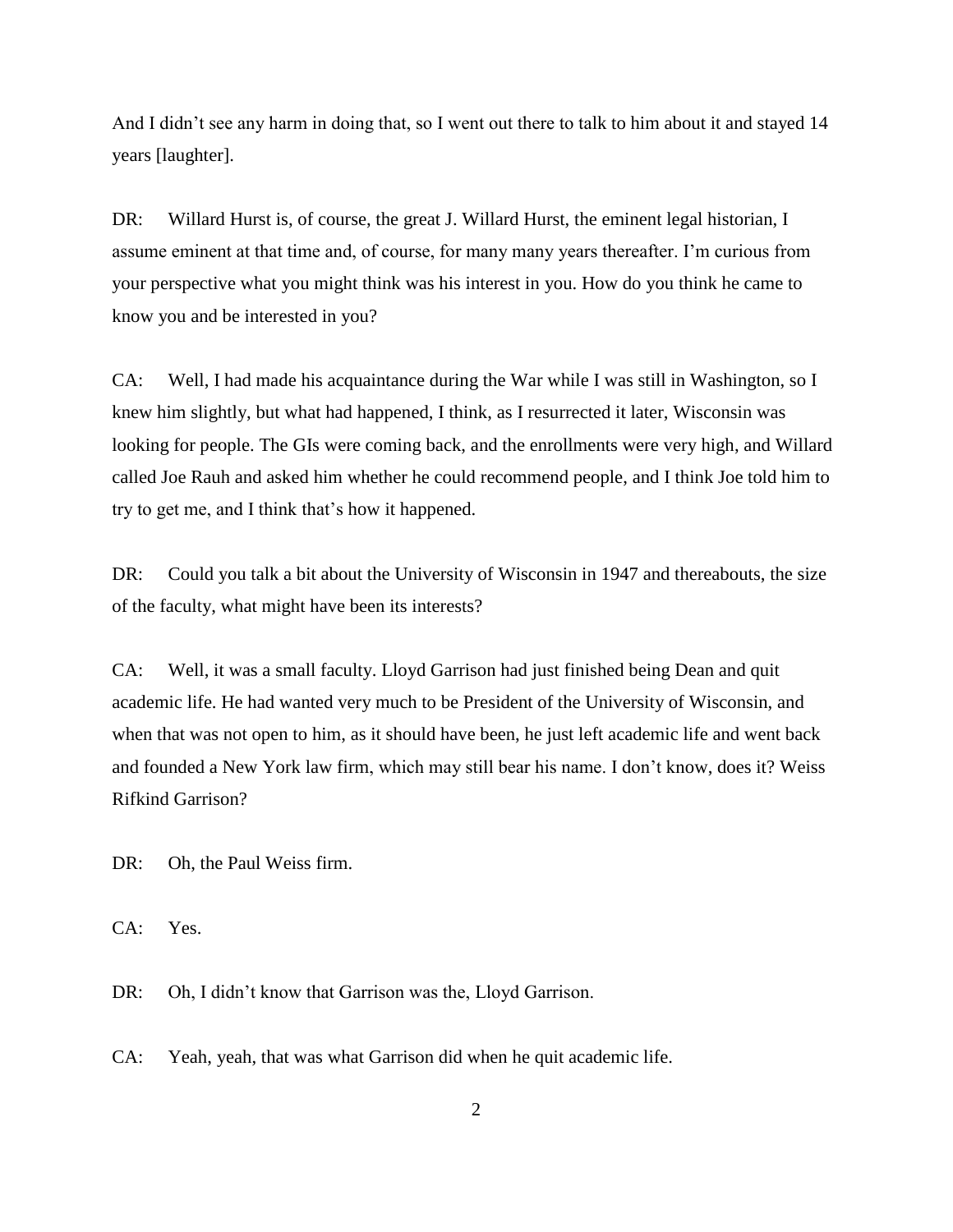DR: Interesting. Speaking of Lloyd Garrison, let me actually move back before you arrived on the Wisconsin faculty and ask you about this: My understanding is that Professor Lloyd Garrison, along with Professor Hurst, had begun, even as early as the 1930s and into the 1940s, teaching a course at the University of Wisconsin on Law and Society. I don"t recall whether that was the exact title of the course.

CA: Right, right. Sam Mermin and I inherited that course. We changed it from Law and Society, which was an overly ambitious title, to the Legal Process, but it was basically based on the ideas of Willard and Lloyd Garrison.

DR: Mm-hmm, so you saw your course with Professor Mermin as a direct outgrowth ...

CA: There wasn"t any question about it.

DR: The reason I mention that is, to turn the clock forward to today for a moment, certainly, we see in legal education the so-called Law and Society movement, which, in no small part thanks to you and your colleagues, is a major movement, as being quite distinct from what many scholars would describe as the Legal Process movement, so …

CA: Right, right.

DR: ... there does not seem to be an acknowledgement of that evolution.

CA: Right. It depended on what sort of claims you wanted to make for the work, and I thought it was not broad enough to really be called Law and Society.

DR: Mm-hmm. Could you describe just some of the key elements or themes of the Legal Process course that you began teaching at Wisconsin?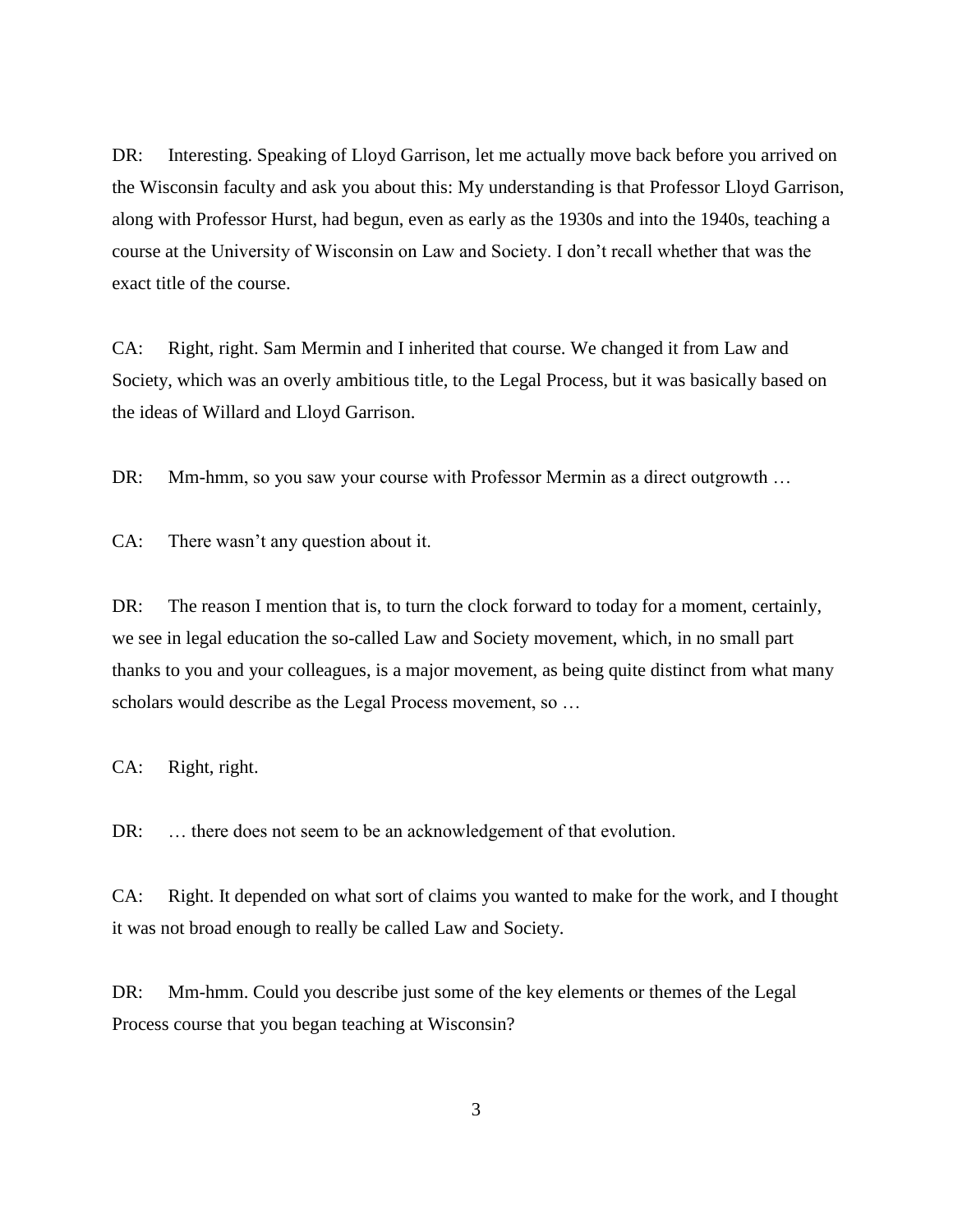CA: Yeah, the legal process was a dominant theme, not only in our course but in Administrative Law as well, because you could look at Administrative Law as having the objective of creating a rational decisionmaking process that respects democratic values, and essentially we wanted to show what a rational decisionmaking process could look like and how you would test it, and the beauty that the Garrison and Hurst materials had was that it picked a single story that had been handled by all of the lawmaking agencies in society, so you could take an historical view and see the law"s development in the context of a subject which went through first the judicial process, then the legislative process, and finally the administrative process, so you could evaluate the comparative merits and demerits of the handling of this same problem by the respective lawmaking agencies in society.

DR: Was there, either in your approach to the materials or your colleagues' or Professors Garrison or Hurst, a bias in favor of one of those institutions over another that you wanted the students to see?

CA: Well, that"s a very interesting question. Marvin Frankel reviewed our book in the Columbia Law Review. He used it in teaching courses at Columbia before he became a judge. He said he had one objection, which he made very strongly in his review. We never showed the judges doing anything right [laughter]. Well, that's the way it was, you know [laughter]. We couldn"t change the history, but he was correct. You see, in pedagogical terms, I suppose that is a weakness of the materials, if you"re teaching students, and you never show judges to be doing anything right [laughter]. they might get a skewed idea of what the judicial process was all about.

DR: What role, if any, did legal history play in the analysis in the materials? I think of Professor Hurst, of course, as being such an eminent legal historian. Was there a role that legal history played in  $\dots$ ?

CA: Oh, it was completely an historical approach. Actually, we had considered, and it wasn"t a good idea, calling our work "An Historical Introduction to Jurisprudence." One person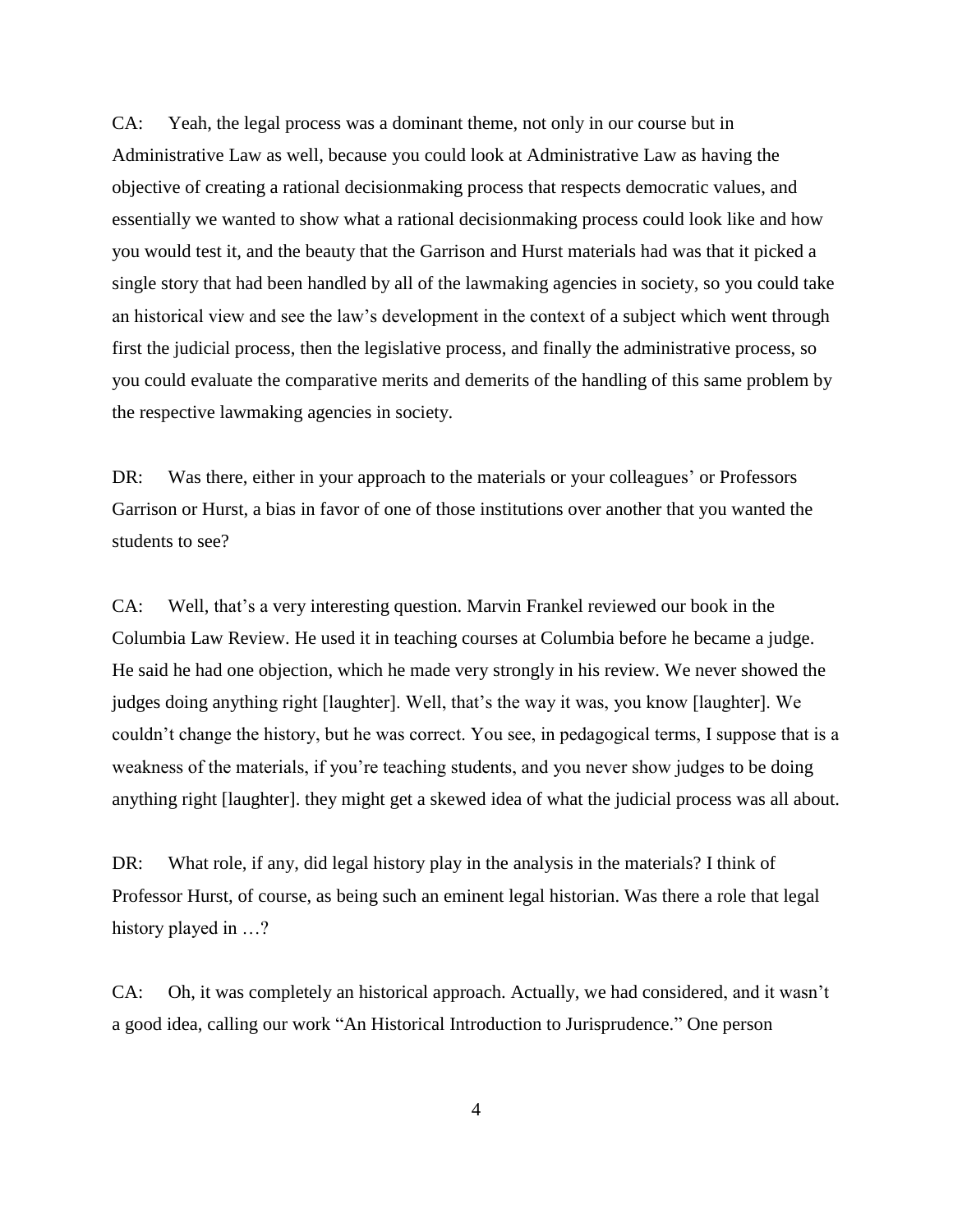reviewed our work and said it was the best book on torts, so [laughter] you could have called it anything you wished.

DR: What was the reaction from some of your colleagues who indeed taught the basic courses at the time, Torts, Property, Contracts, etcetera?

CA: Well, this was rather sad, because I think, generally, that most members of the faculty who weren't actually teaching from these materials disliked the course immensely and were very hostile towards it. The reason basically was that each instructor, particularly in the first year, claimed to be doing process, so you didn"t need a special course in it. It just really wasn"t so in a basic way, but there was this hostility towards the course that persisted throughout the period that it was used.

DR: Now, of course, in the late 1940s and into the 1950s, as we know, law professors at Harvard, most prominently Professors Henry Hart and Albert Sacks, were working on a set of materials that came to be known as "The Legal Process: Basic Problems in the Making and Application of Law."

CA: Right.

DR: Were you aware of that ...?

CA: Well, you know, if you read Bill Eskridge"s introduction to the Foundation Press edition of that work, we anticipated the use of the term, "the legal process," by many years, and indeed, an embarrassing incident resulted. I was at the Behavioral Sciences Center when Sam Mermin discovered that Henry was using the "Legal Process" title, and he wrote him a very nasty letter [laughter], saying he couldn"t use that title, because we had preempted it. I was very very upset, because Henry was a dear friend and my former boss [laughter], so I tried to cool off Mermin and wrote Henry that he could go ahead and use the title if he wished.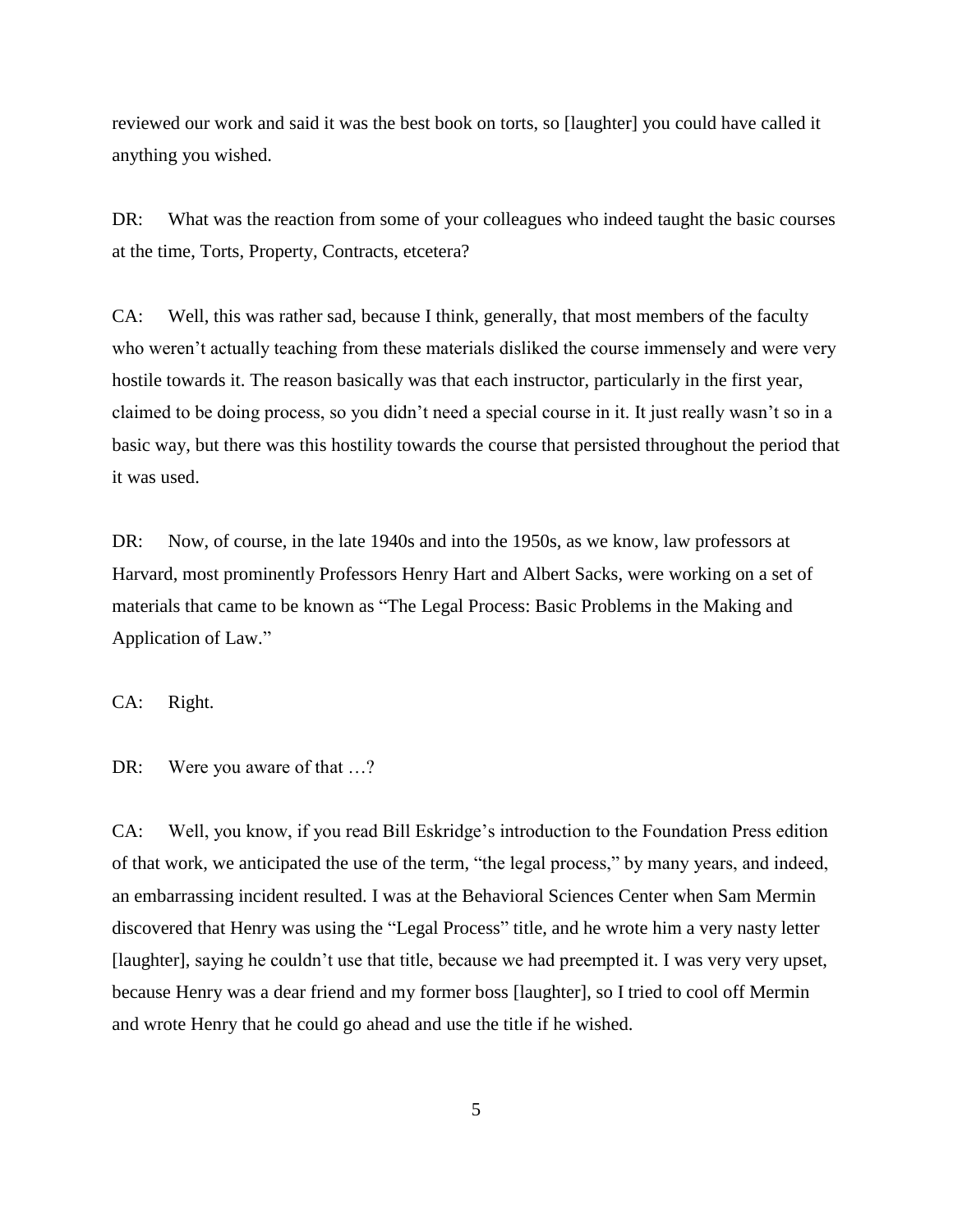DR: What was your sense then, and from the vantage point, actually, of many years of history, what is your sense now, of the relationship between the work that you were pioneering with your colleagues at Wisconsin and what Professors Hart and Sacks were doing with their materials?

CA: Well, I talked to Henry about it many times. In the first place, Hart and Sacks, never envisaged their Legal Process materials to be used in the first year, and we thought it was essential to give students a kind of introduction to the legal system that we thought our book was capable of, and we also thought it would be able to be used in college courses, and indeed, it was used in college courses with success. Bill Beaney, particularly, at Northwestern and later at Denver, used it with great success and reviewed it very favorably. Abe Chayes's wife also used our book.

DR: Antonia.

CA: Antonia used our book in teaching undergraduate courses.

DR: Can I ask you, just as an aside on that point, since you mentioned undergraduate, did you perceive at the time that the work that you were doing would actually influence how political scientists and other social scientists might think about law? Was that anything that was of interest to you?

CA: Oh, very definitely, very definitely.

DR: And, in reverse, in the 1940s and the 1950s, as you were really developing your approach, were you influenced by what social scientists at the time were thinking about and writing about law?

CA: Oh, yes, actually I was reading decisionmaking literature outside of the law, and that"s how I got this process idea.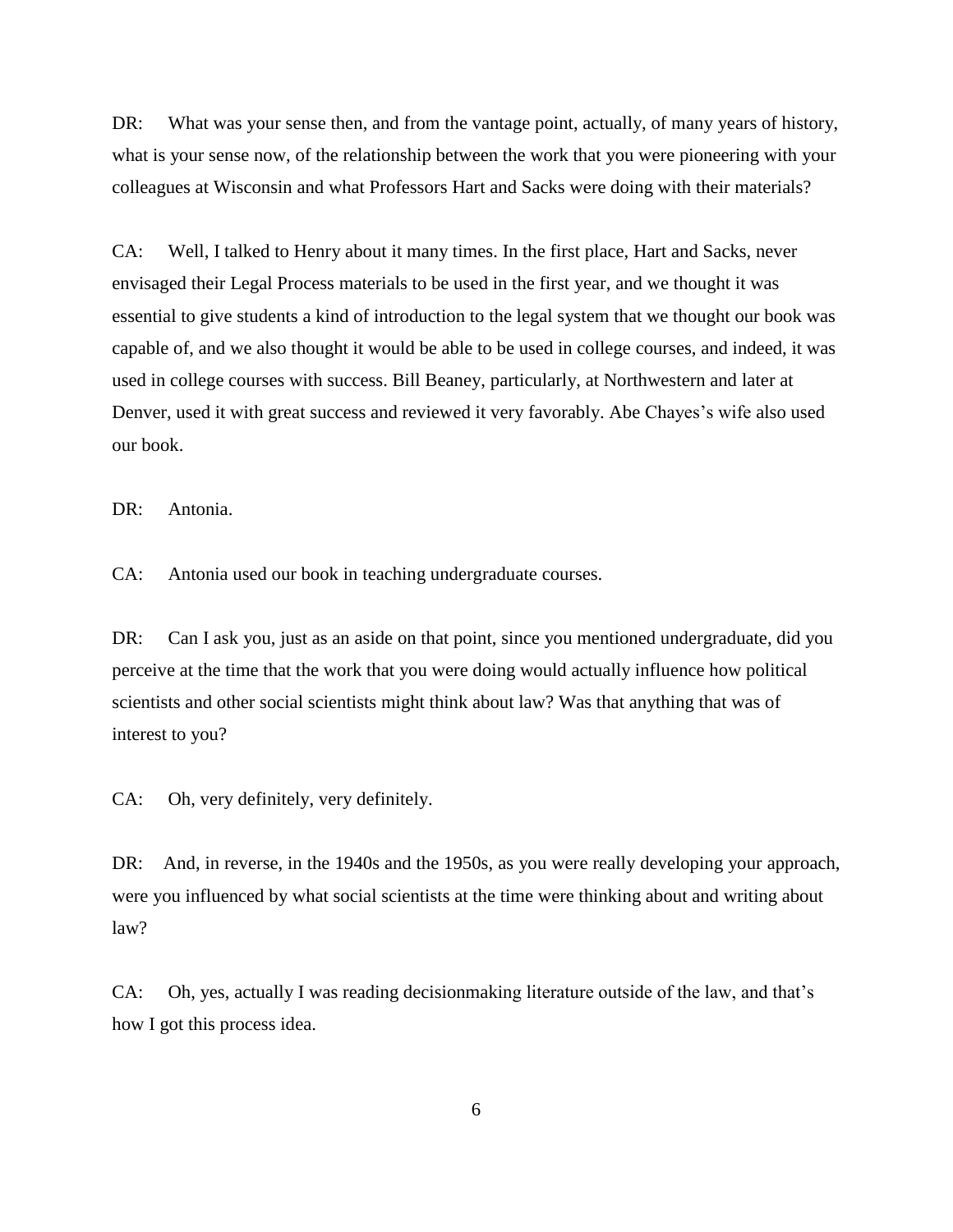DR: Now, from those who are interested in developments in legal theory and legal education right now these days, you mentioned Professor Bill Eskridge of Yale and, along with Phil Frickey, they"ve put together, as you know, collected the Hart and Sacks legal materials and have written about the legal process, and many others have. Do you think that the writings about the legal process movement in the "50s and"60s captures anything important that was happening then? Do you really believe there was a Legal Process movement during an era of time that could really be investigated?

CA: That's a very excellent question, because I've always been perplexed by some criticisms of the legal process movement. I knew Henry Hart very well, and I knew that process, in its narrow sense, was not what interested him. He was interested in policy and in values, and the charge that the Legal Process school was valueless always seemed to me a very strange criticism, because there"s nothing, and there was never, anything, inconsistent between the approach that Hart and Sacks used and an effort to ascertain the values underlying the legal system or a particular branch of the law.

DR: But do you agree with scholars who have argued that there is an essential conflict between what the legal process scholars were writing about and the legal realists of a generation before, Karl Llewellyn, and many others?

CA: No, I don"t think so.

DR: You see more continuity, then.

CA: Yes. You can"t get too much of a sense of his issue from the Hart and Sacks materials. I taught from these materials for a number of years just to try them. They are disconnected in many ways, you know, and you have to jump from one problem to another, and you don"t see the connection between the problems, which makes it very difficult to get a theoretical understanding of what they're after, except here's one problem and there's another [laughter].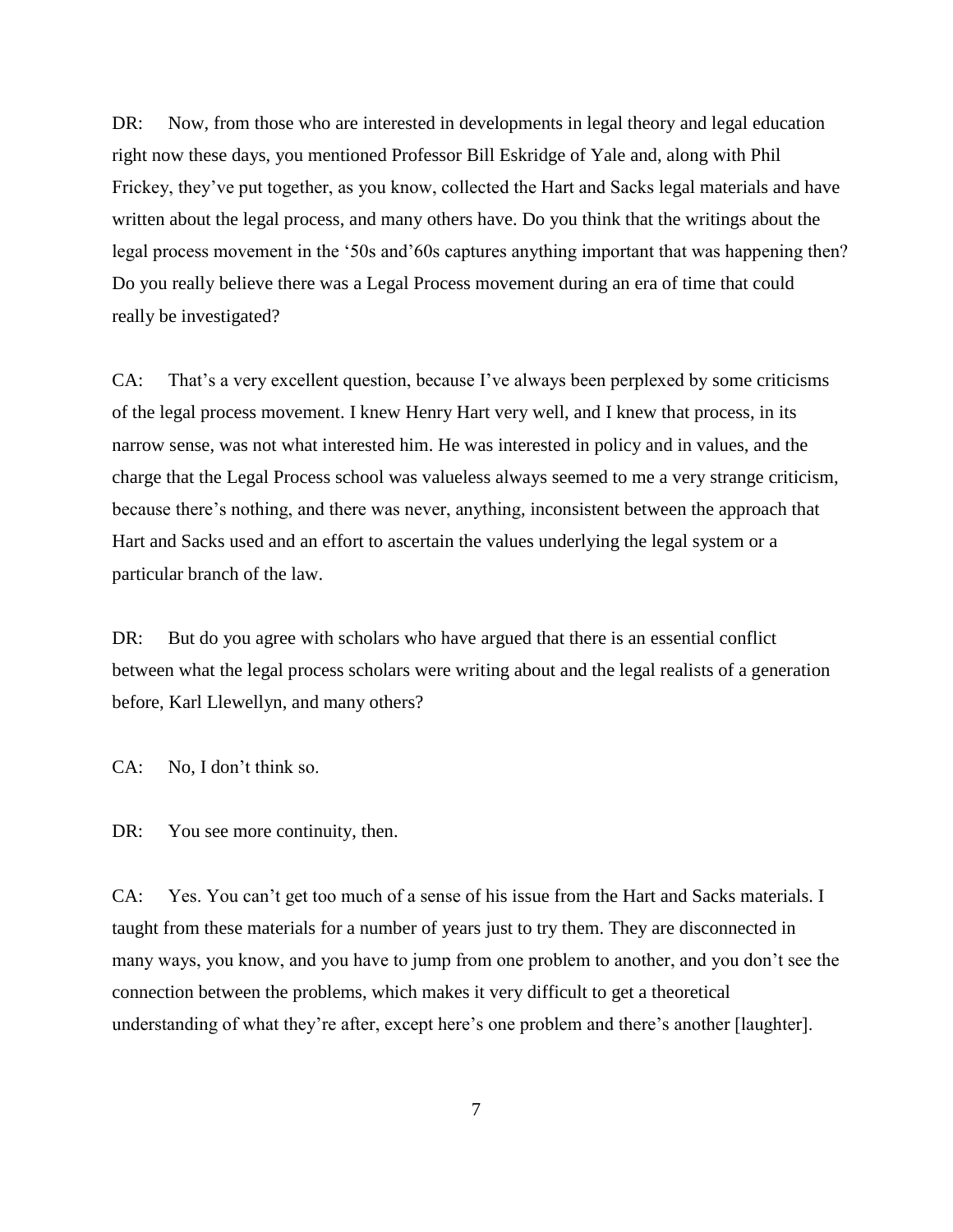The students had a hell of a time with Hart and Sacks just for that reason, and our materials, the Garrison-Hurst materials essentially, told a story which was easily understood.

DR: Well, as a first-year student at the Harvard Law School who took Professor Al Sacks and used the materials, I can echo exactly your description. Just one other small question about the Hart and Sacks materials I"m interested in your reaction to, at the end of the materials, as you recall, there's a series of synthetic principles ...

CA: Right.

DR: ... trying to capture the themes from before. One of the principles that's always struck me as provocative is about its assumptions about legislation, and there is a line where Professors Hart and Sacks say: "For the purposes of the analysis in these materials, we will assume the legislature is made up of reasonable persons pursuing reasonable aims reasonably." I"m curious your reaction to that.

CA: [laughter] Well, you know, I think that Henry Hart made an enormous contribution to an understanding of statutory interpretation, and it always surprised me that it was so little known, even in the administrative law area, and I"ve often been tempted to write on this subject, but then I read what Henry wrote, and I have really nothing to add. So theirs was a remarkable piece of work, and it really didn"t depend on the assumptions you describe [laughter]. You could knock out these assumptions and what Henry had to say about how you should go about interpreting statutes, particularly in the judicial review of administrative interpretations, was still salient and innovative.

DR: Let's return back to Wisconsin in the late 1940s and 1950s when you were there. You talked a bit about Professors Hurst and Garrison. I"d be interested in your reactions about some of your colleagues at the time. Who do you remember, and who were particularly memorable as colleagues during those years?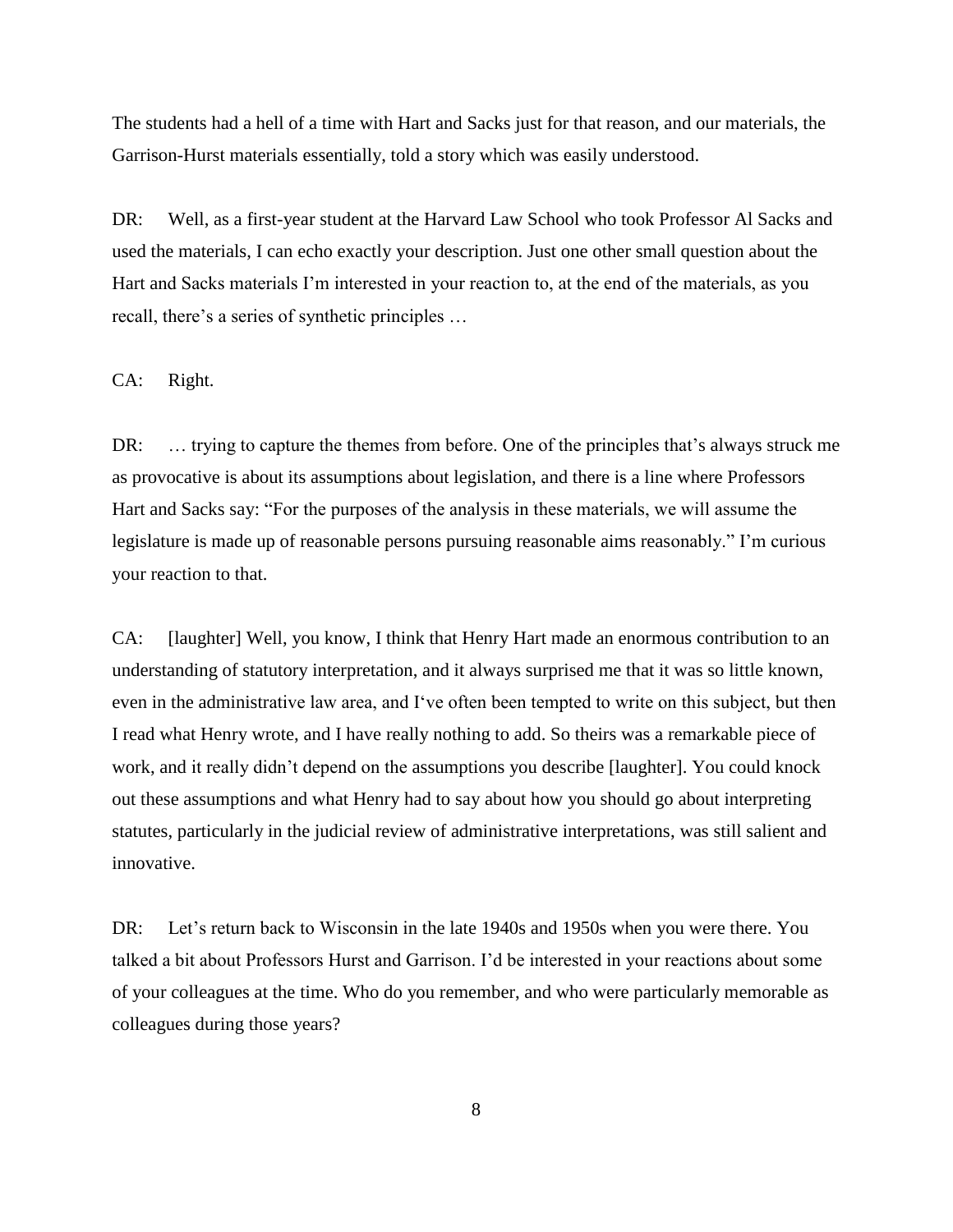CA: Well, there was quite a split on the Wisconsin faculty. The Dean who succeeded Garrison was Oliver Rundell, who was an old-fashioned property teacher, you know, and who believed that each member of the faculty should teach around the curriculum, preferably different courses every year [laughter], and had no sense of facilitating legal research whatsoever. But Willard set the example for the younger people, and unfortunately, it was an example that nobody could really follow. It's impossible to duplicate what Willard did, and in many ways, his work was probably over-researched and discouraged people from trying [laughter] to undertake similar tasks. There was Jake Beuscher, who is the founder, I believe, of environmental law as a topic for legal research and teaching. Jake helped the Democratic governors of Wisconsin to become aware of environmental problems, particularly Gaylord Nelson. He went to see Gaylord Nelson one day and said, "What would you like to be remembered for when you stop being Governor?" And Gaylord couldn"t answer that at all, and Jake got him interested in the environment and the Earth movement and all that.

And then, there was Nate Feinsinger in labor law, who was, of course, interested basically in law as policy, and Charles Bunn, who was George Bunn"s father. George later became Dean at Wisconsin, after teaching at Columbia. Those were my principal friends.

DR: Just to go back to something you said, you mentioned the Governor, and that prompts me to ask, with Wisconsin being such a legendary place for progressive politics of LaFollette and the whole movement, what was the relationship then between the law school and the university and the politics of Wisconsin, either at the local or the state-wide level? Was there any?

CA: Yes, there was a great deal, because of the tradition that the university would serve government in terms of its research, and indeed, our Legal Process materials emphasize the way that the university helped to solve the problem of handling industrial accidents by doing all of the basic work on worker"s comp. We illustrated the relationship between the university and the state in these materials. The state Legislative Reference Bureau would always call upon faculty members who were familiar with the particular problems that the Reference Bureau faced.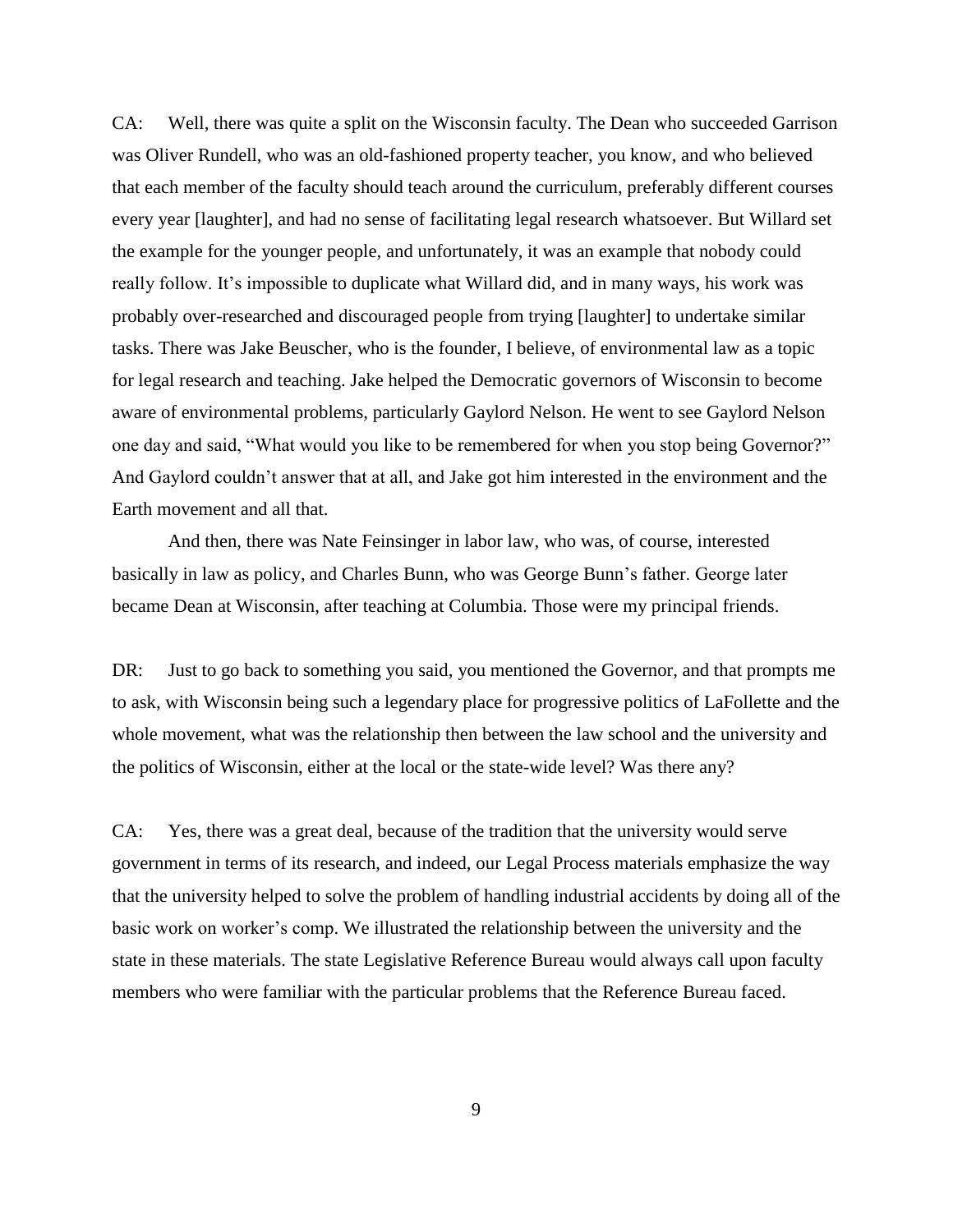DR: Wisconsin, as you know, is the only state in the Union that has a so-called waive-in requirement for graduates of their law school …

CA: Right.

DR: Although that innovation has been in place many years, no state has copied it, which makes one curious about whether Wisconsin just has a much better relationship with its legislature than any other public law school in the nation.

CA: Well, you know, Wisconsin came to pay a heavy price for the privilege, and I"m not sure it was worth it.

DR: How so?

CA: What happened was that the legislature, in answering the criticism of a minority in the Bar that thought the waiver ought to be eliminated, began to legislate the nature of the courses that students had to take to graduate, and the number of these courses started to increase [laughter]. I would rather have the Bar exam than give the legislature control of the curriculum, so the privilege to this day, was a mixed blessing.

DR: Interesting. We started out talking a bit about the Law and Society movement and your interests in their … You and I have spoken about it previously, and you have written about it a great deal. Did your interest in law and society, in the Law and Society movement, begin in your years in Wisconsin, and how did that move on in the course of your career?

CA: Well, it really began when I saw it in action in government service. As a lawyer in government service, you are dependent on social scientists--the economists, the accountants, the political scientists, working in that area. I worked with economists on a very intimate basis and realized that law was not autonomous. Indeed, one of the great problems to this day in interdisciplinary work is trying to delineate precisely what is the knowledge that academic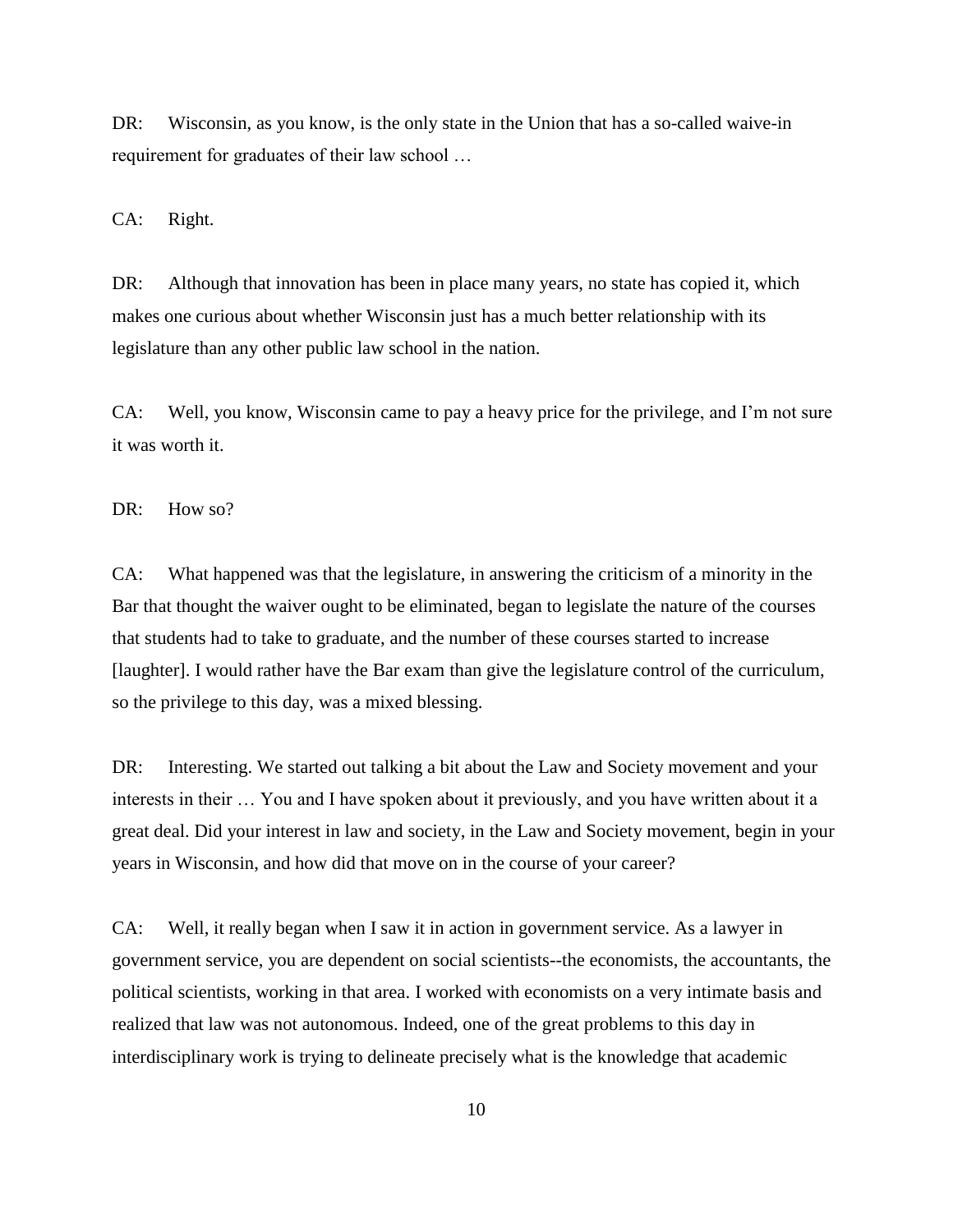lawyers have [laughter] to contribute. What are they specialists in exactly? And this isn't an easy question to answer.

#### DR: Do you believe they are specialists?

CA: What do we have to contribute? In 1959, when I got back from the Behavioral Sciences Center filled with interdisciplinary hopes and dreams, I set up a roundtable at an AALS meeting on the question of what the social sciences have to contribute to administrative law, if anything. We had all the eminent administrative law teachers at this meeting. Helen Goulding, a sociologist, spoke on the contributions of sociology, as I recall, and Vic Rosenblum on political science, and I delivered a paper setting out my ideas on what the collaboration could be like. At the end of the meeting, to my utter horror, Ken Davis got up and said that he had read all the social science literature dealing with administrative law, and he could assert it had absolutely nothing to contribute to his understanding of administrative law. To make matters worse, Walter Gellhorn got up, to my utter astonishment, and said that when he needed a social scientist, he knew where to hire one. Alvin Goulding, another noted sociologist, who was the husband of Helen was present [laughter], and he took all this as an insult to his wife, so he got up and berated the law teachers. He said we were parasites on the knowledge of others, and how dare we cast doubts about these other sciences, which were standing on their own feet and making contributions, whereas we had absolutely nothing to offer. So this meeting, which started out with great hopes, ended up in the worst fiasco [laughter] that I could ever remember, contributed to by Ken Davis and Walter Gellhorn, of all people [laughter].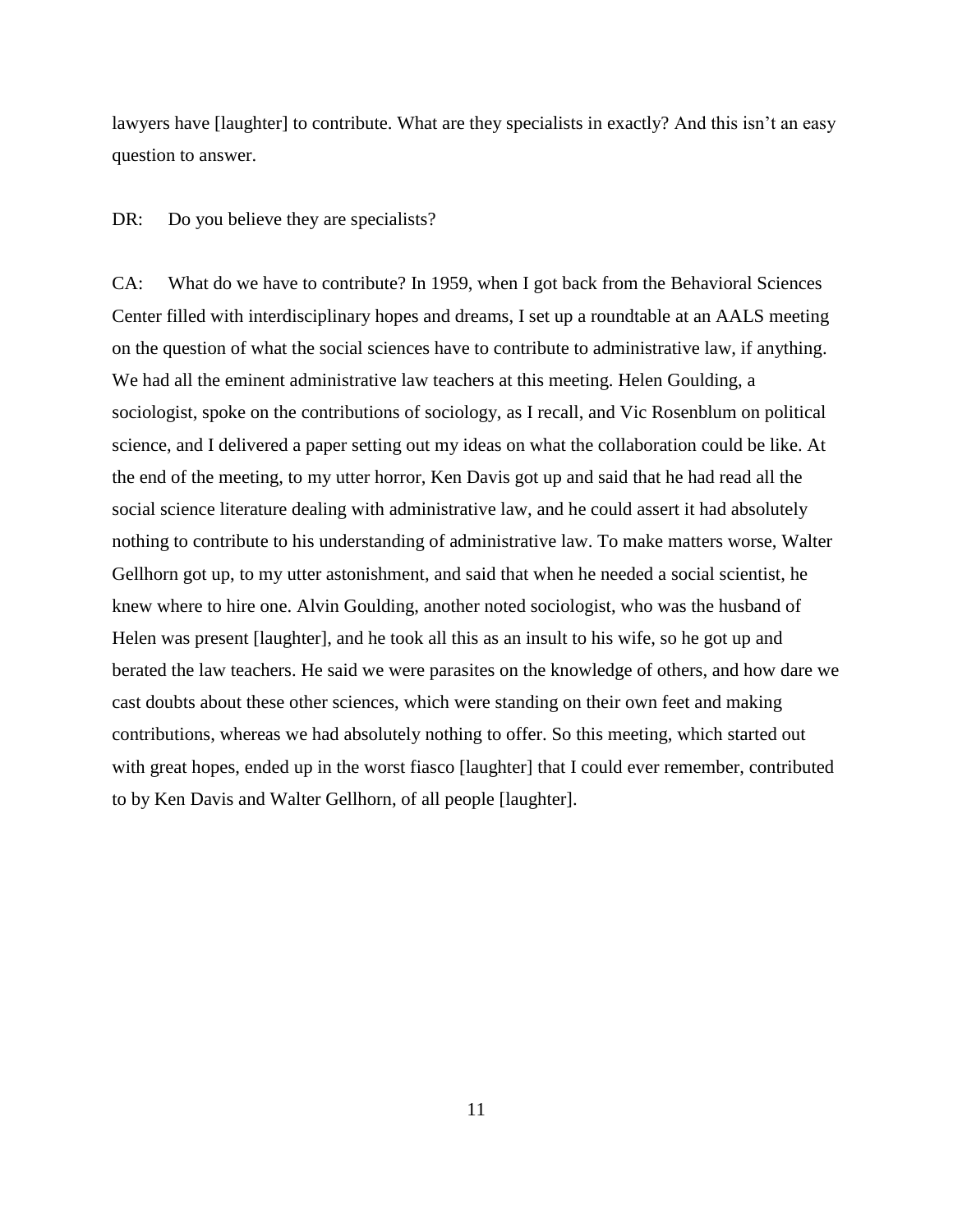

*Legal Research Center*

## CONVERSATIONS IN LEGAL EDUCATION:

ORAL HISTORIES OF THE FIRST HALF-CENTURY OF THE UNIVERSITY OF SAN DIEGO SCHOOL OF LAW

Narrator: Professor Carl Auerbach

Interviewer: Dean Daniel Rodriguez

Recorder: Ruth Levor

Date: December 14, 2004

Accession No.:OH-LRC-Auerbach-2004-4

TAPE 4 : SIDE B

Ī

### *REDACTED BY THE NARRATOR*

DR: Why don't you continue right there, Carl. You said you had a ...

CA: Well, just because, for some reason, I don"t know what, I think things are better now in that regard, but we accomplished nothing really in our efforts to create interdisciplinary relations between various branches of law and social sciences. One of the last efforts, and I"ll indicate how we finally came out, one of the last efforts concerned P.P.B.S. Did you ever hear of that?

DR: P.P.B.S?

CA: Yeah.

DR: No.

CA: That was the system used by McNamara …

DR: Okay.

CA: … and the smart boys, the wizards, of McNamara in the Department of Defense. It was really a sophisticated cost-benefit analysis.

DR: Under the Kennedy Administration?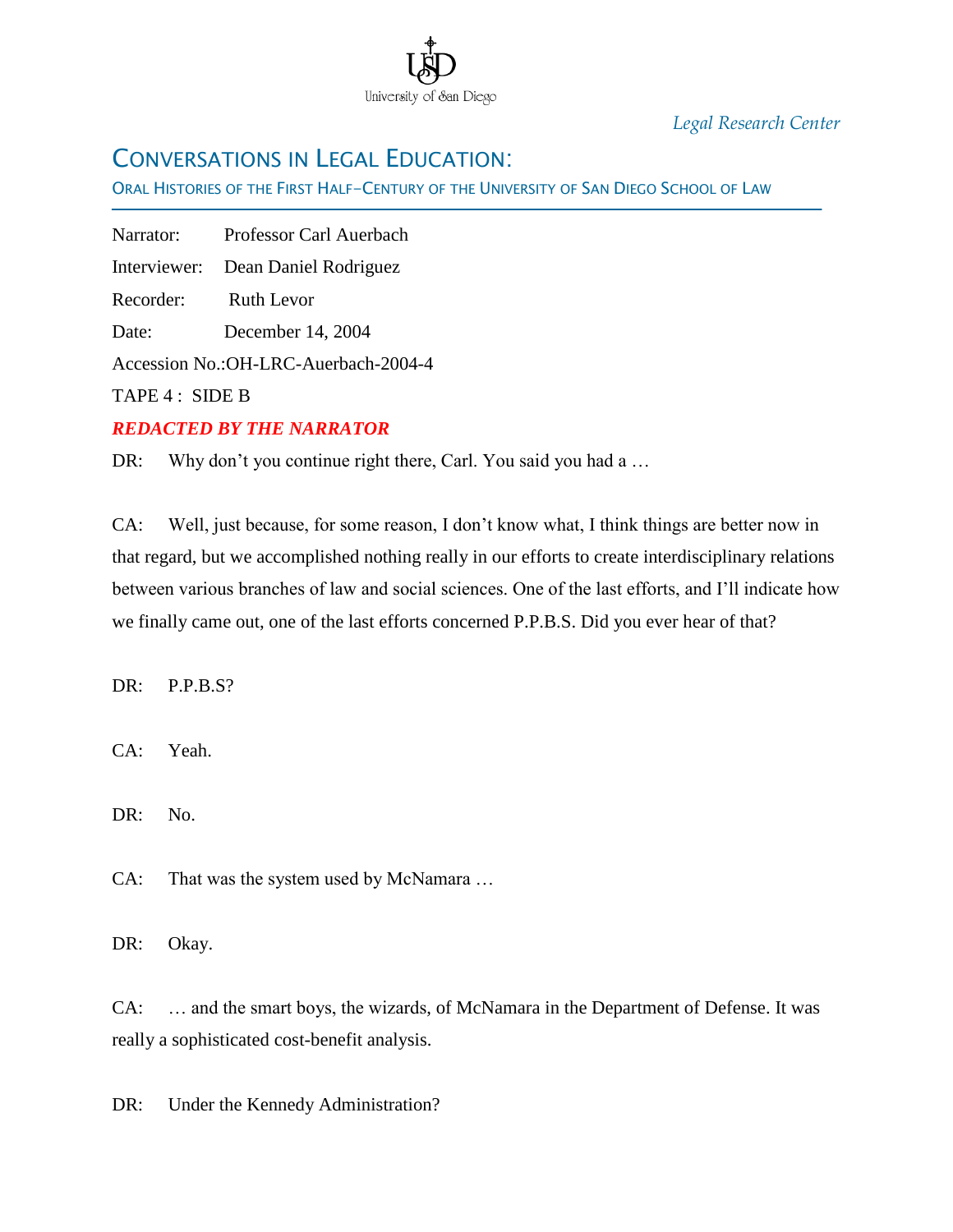CA: Under the Kennedy Administration.

DR: Wasn't James Landis involved in that? Didn't he ...?

CA: No.

DR: No.

CA: No. Well, let me see if I could … [papers rustling] I took some notes on that. Yeah, here it is: Planning Programming Budgeting System. Well, again, with my interest in decisionmaking processes, I thought it would be of great interest to the AALS to have this system presented, so law teachers there could see whether they could use that in an analysis of the legal process. So I got Henry Rowen, a very famous guy who had initiated this stuff, to present the basic system. He was at the time President of the Rand Corporation, and he agreed to come and deliver this talk, and then I had somebody from the Justice Department, who talked about the implications of P.P.B.S. for the government lawyer, and the meeting was an absolute dud [laughter]! None of the law teachers there really thought that it had any place in the AALS program. They wondered what all this nonsense was about.

DR: Did they have any substantive criticism of the analysis?

CA: No, they just didn"t react. I mean it was worse than that; it was just a dud, absolutely no reaction whatsoever. I was the moderator, and I couldn"t get anybody to react in any way whatsoever to the presentation. The only saving grace was that Louie Mayo, who then was, I think, a Vice President of GW, wrote me and said, "Don"t be upset. I think this was the most innovative [laughter] program in the AALS this year," but he was a single person. It was a dud!

DR: Well, let me ask you about this period of time and get your reactions to this. It's interesting you describe the administrative law panel in 1959. In the 1960s, particularly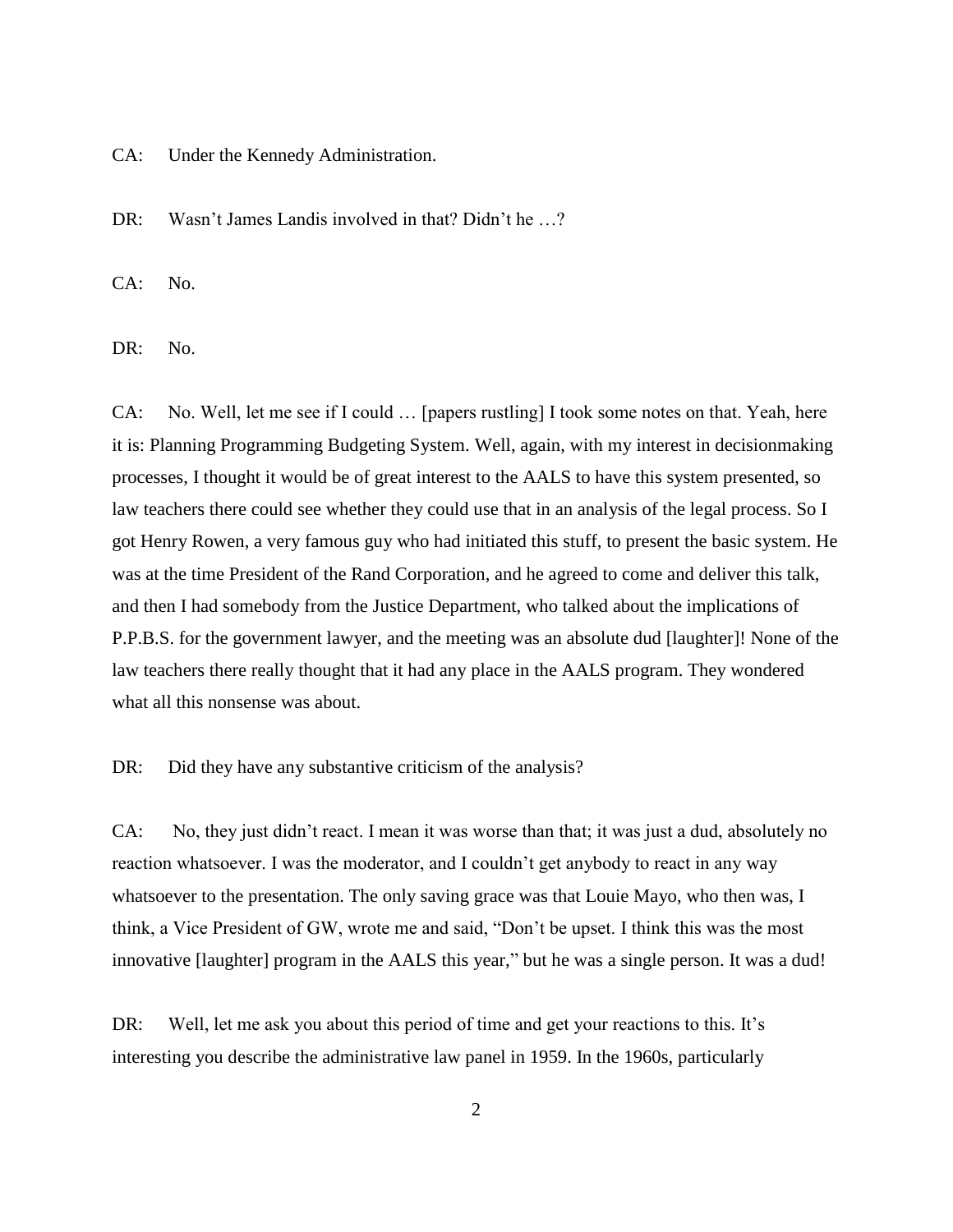beginning in the early "60s and throughout that decade, as you well know, there was a burst of activity in the application of economic theory to law.

CA: Right.

DR: A lot of it grew out of the University of Chicago, not exclusively but so much so that it became associated with the Chicago school. There are a number of stories of the influence of individuals like Aaron Director, who co-taught a course with Ed Levi, and …

CA: Ronald Coase.

DR: … Ronald Coase was an important figure, but even in the law community, individuals like Robert Bork and Frank Easterbrook, and Ed Kitch, Richard Posner, so many others talk about the revelatory influence of economics in so many areas of law in the 1960s. Do you think that that maybe met the demand, as it were, for interdisciplinary approaches, or did it instead narrow the interdisciplinary movement for that period? Just want to get your reactions to the impact of law and economics during that period.

CA: I would say the latter. The efforts that I recounted were mainly, of course, in the field of administrative law, and we tried to get primarily sociologists and political scientists, but also economists, interested in the field. I have always believed that all branches of knowledge can contribute to an understanding of the legal process, which is fundamental to society, and I never thought that interdisciplinary work should be limited to economics. I mean, why not sociology, political science, history, psychology [laughter], you know, and now, the natural sciences are beginning to have enormous importance, so there really is no field of knowledge that can"t, on its own, make some contribution to an understanding of law. I"ve often used the analogy that, as law teachers, in many ways we are engineers of the other sciences. Just like an engineer takes physics and chemistry and all other knowledge-based disciplines into account in creating physical structures, lawyers are similarly engineers of the social sciences to create social structures.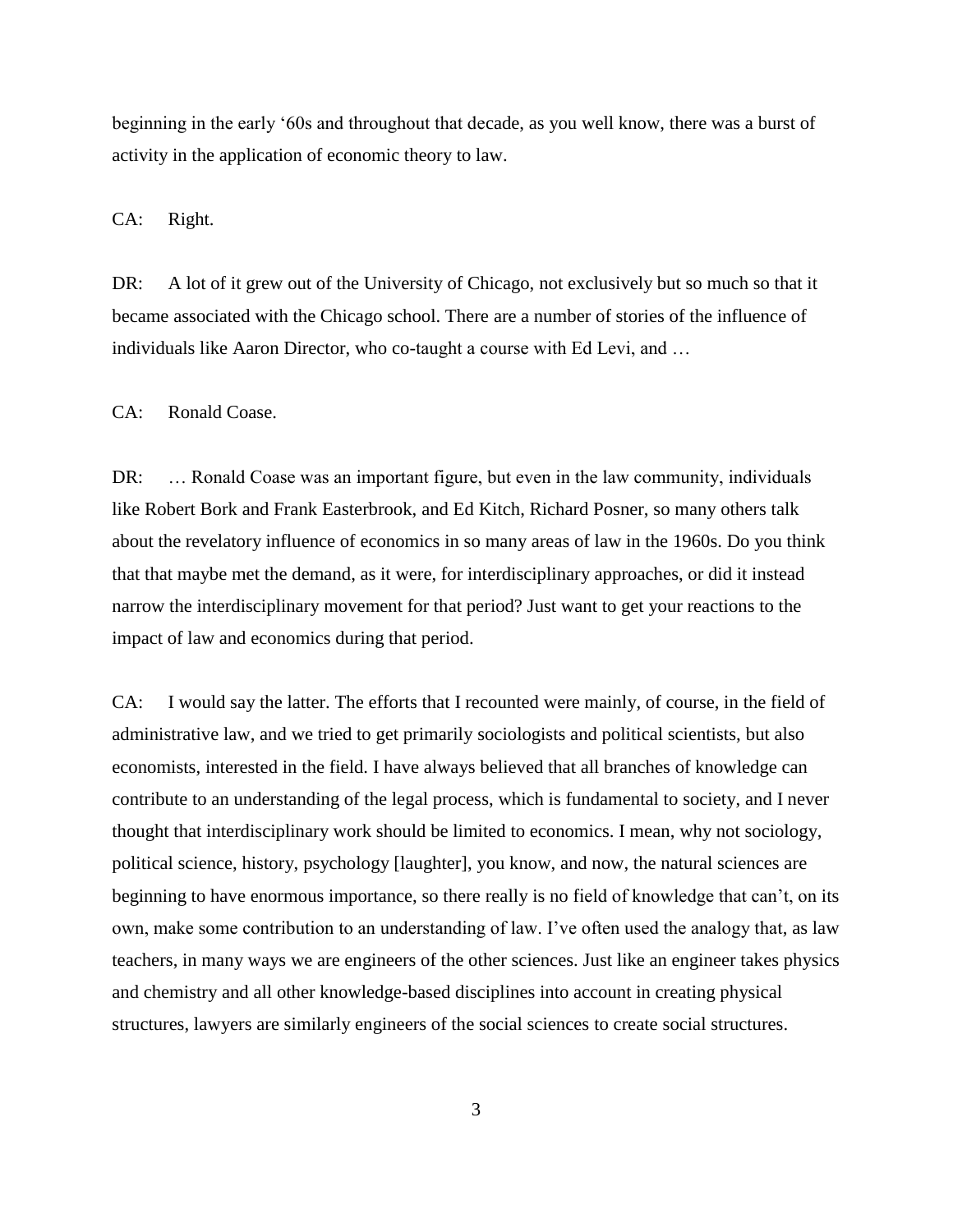DR: Given that, do you think that Professor Goulding was on to something in his hyperbole in 1959 when he observed that lawyers are parasites on other disciplines?

CA: Yeah.

DR: Is there a line between a parasite and an engineer?

CA: Well, that"s true, that"s true, but nevertheless, by parasite he meant academic lawyers were of no use.

DR: Mm-hmm.

CA: … whereas an engineer obviously has use. A physicist doesn"t go around trying to build a skyscraper. You know, it takes an engineer knowing something about physics and chemistry and materials to build a building. In a sense, this, too, is one of Henry Hart"s insights—that the unique contributions law-trained people can make, is to create frameworks within which the private order can operate. This is a unique contribution. So there"s no field that ought to be closed to academic lawyers. It"s unfortunate that economics has such an imperialist bent that it claims to be the explanation of everything, you know.

DR: You have, over the course of your career in legal education, not only extensive time as a law professor, certainly also involved in getting law professors to join you, but also as a law dean, so you"ve had a chance to think about the issue of what makes a distinguished law faculty, and just on this last point, what do you think the role of interdisciplinary work and training should be in composing a law faculty? Should a law faculty have one historian, one economist, one trained political scientist, in order to be comprehensive?

CA: Well, I've had views that would not represent the majority thought as I see what's happening. I've always thought that the best way to promote interdisciplinary work is to see that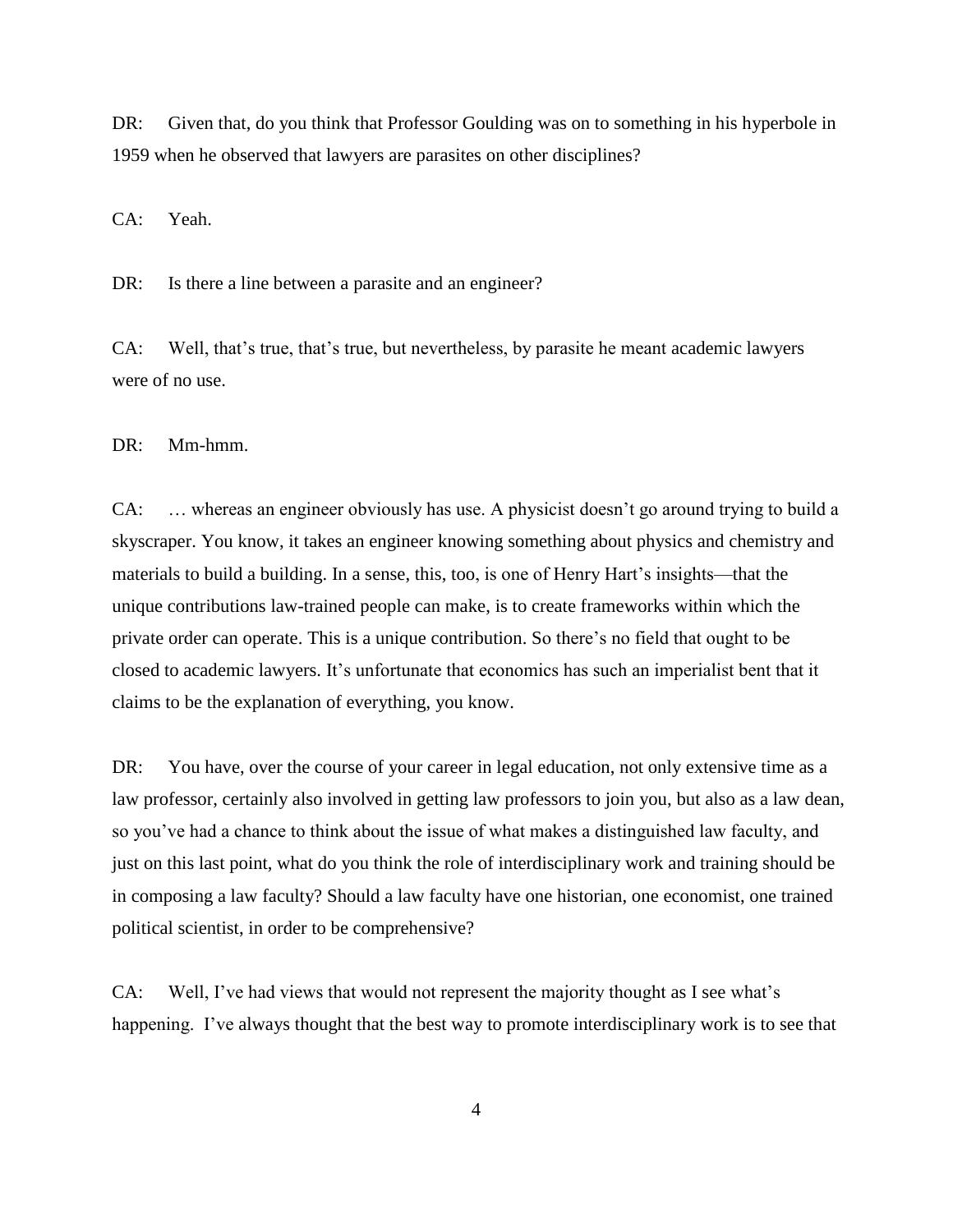the individual who is a law teacher has a Ph.D. in some related discipline. I got a Russell Sage Foundation grant for Barry Feld to get a Ph.D. in sociology at Harvard.

DR: When was that?

CA: … criminology.

DR: At what time? What year?

CA: It was about "74, between "72 and "74, and then, we got, I forget his name now, he was a prominent criminologist. What I have never liked was for law schools to hire people in other disciplines, certainly on a full-time basis.

DR: Mm-hmm.

CA: What bothers me about that, number one, is the problem of indoctrination. Take Chicago. You hire Aaron Director, you"re only going to get one version [laughter] of economics, and generations of law students are trained to believe that"s the only version of economics that there is. So I don't think pedagogically that's a good idea. Even if the economist represented my views, I don"t think that that is good for the law students.

DR: Mm-hmm.

CA: The second problem is that it cuts off the social scientist from his or her peers, and you begin to wonder how up this person is that's now on a law faculty for ten or fifteen years. How much does he know about what's going on in his field?

DR: That's an interesting point and not a small one, particularly as law schools do hire more with Ph.D.'s.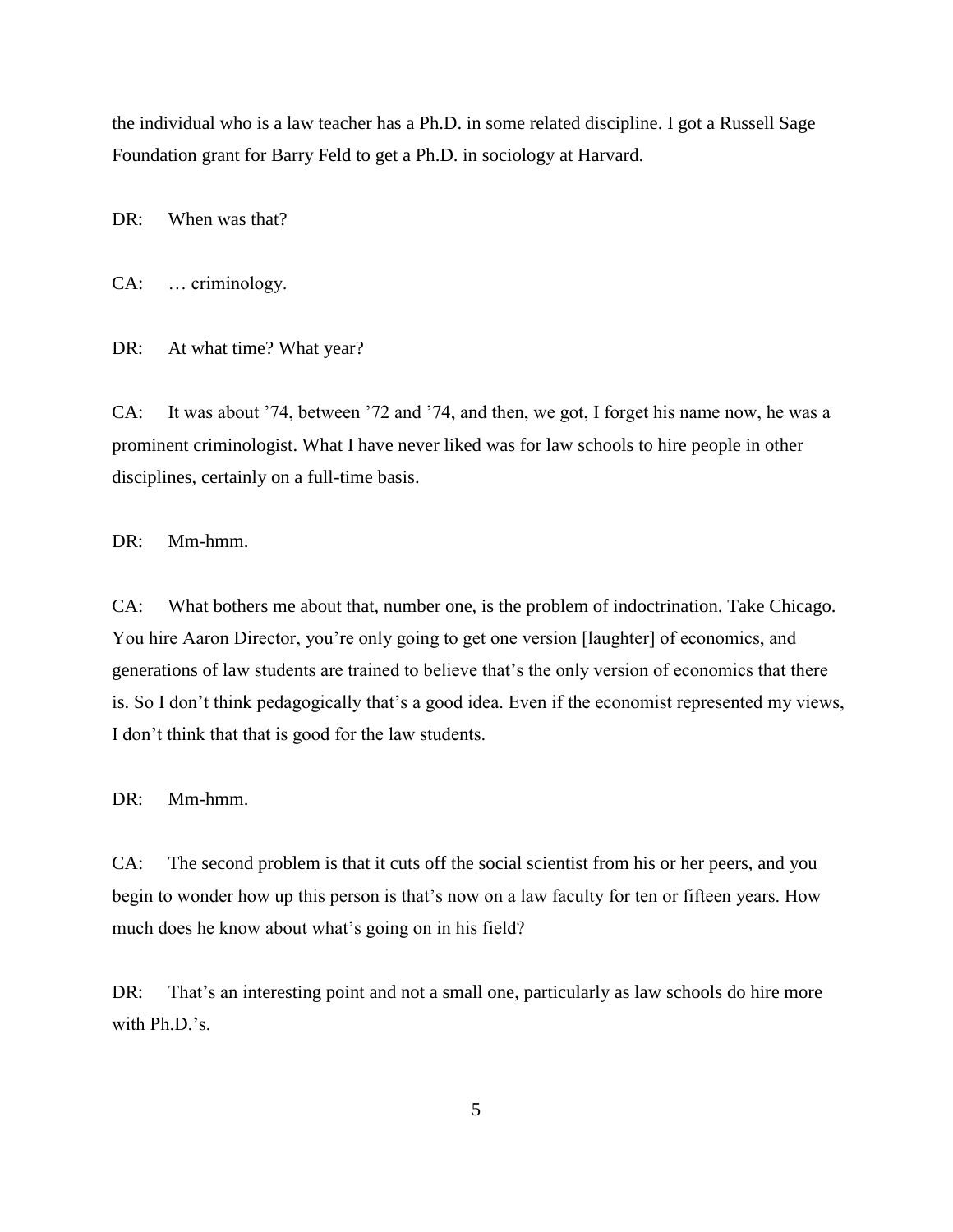CA: Right.

DR: But do you think you can solve that a bit through the device of joint appointments, which has become more common in recent years, where at a research university, they"re appointed in law and in …?

CA: Joint appointments are certainly much better than full-time appointments. I remember advising Jerry Skolnick about this. I understand he"s now at NYU.

DR: Right, and was a colleague of mine before that.

CA: I told him to get out of Yale, because he would never get tenure. Who"s going to judge him for tenure and on what basis? You get young people on the law faculty. So I've never thought it was a good idea for law schools to go out and hire a miniature social science faculty in the law school.

DR: Let me ask you, just pursue on this interdisciplinary point, get your reactions to a couple of fields we haven"t talked about at all. One is humanities. Obviously there"s a lot of interest  $in$ ...

CA: Philosophy.

DR: … philosophy, …

CA: Sure.

DR: ... history, to the extent it's in the humanities, but particularly, philosophy and theoretical. Do you think they contribute as much to the modern law school as a field as the social scientists that we"ve been discussing?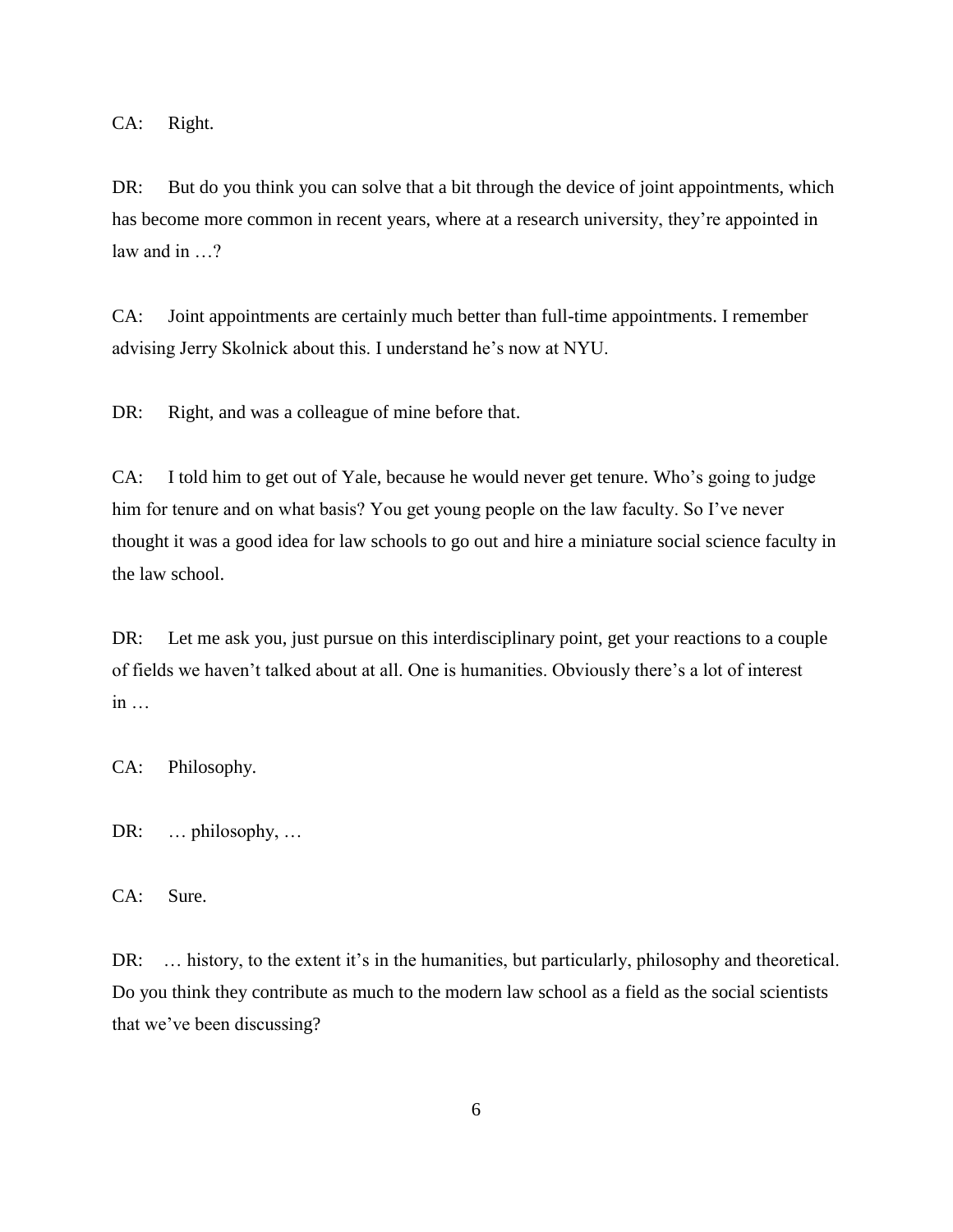CA: Yes, sure, sure.

DR: And the other is, you said in passing, the natural sciences, and I agree with you that, if there"s a wave of the future, it is the growing number of scientists, so-called hard scientists, who are becoming more interested in law and are working with lawyers.

CA: Sure.

DR: Do you see a day where law schools really are expected to have substantial representation of scientists who are studying …?

CA: Well, let me say what I think the ideal would be. Since law"s so pervasive and so important to society, the ideal would be that every department in a university would be concerned with the legal order in some way--the political science department would have people who are concerned about the legal system. The economics department would have people concerned about law. So would the history department. We"re short of the ideal. I think that law teachers, law scholars, could do more to show people in other disciplines that the legal order is a subject matter about which they can theorize, using their own methodologies. The legal order also affords a means of testing different theories in other fields, because you come up against reality in the legal order, and you can test and evaluate theories advanced in other disciplines.

DR: We've talked a lot about the role of research and faculty. I want to ask you about the teaching function, and again, bringing you back to your early years at Wisconsin, how have you seen law students change over the years? Have they come in differentially trained? What have been the issues that have really been involved in teaching over the years in which you've taught?

CA: You do get, occasionally law students who have Ph.D."s in some other field, but there aren"t very many of them. An interdisciplinary perspective creates pedagogical problems. If you"re going to try to bring other disciplines into legal teaching and research, how do you get your students prepared to deal with what you have to offer? This is a very serious problem.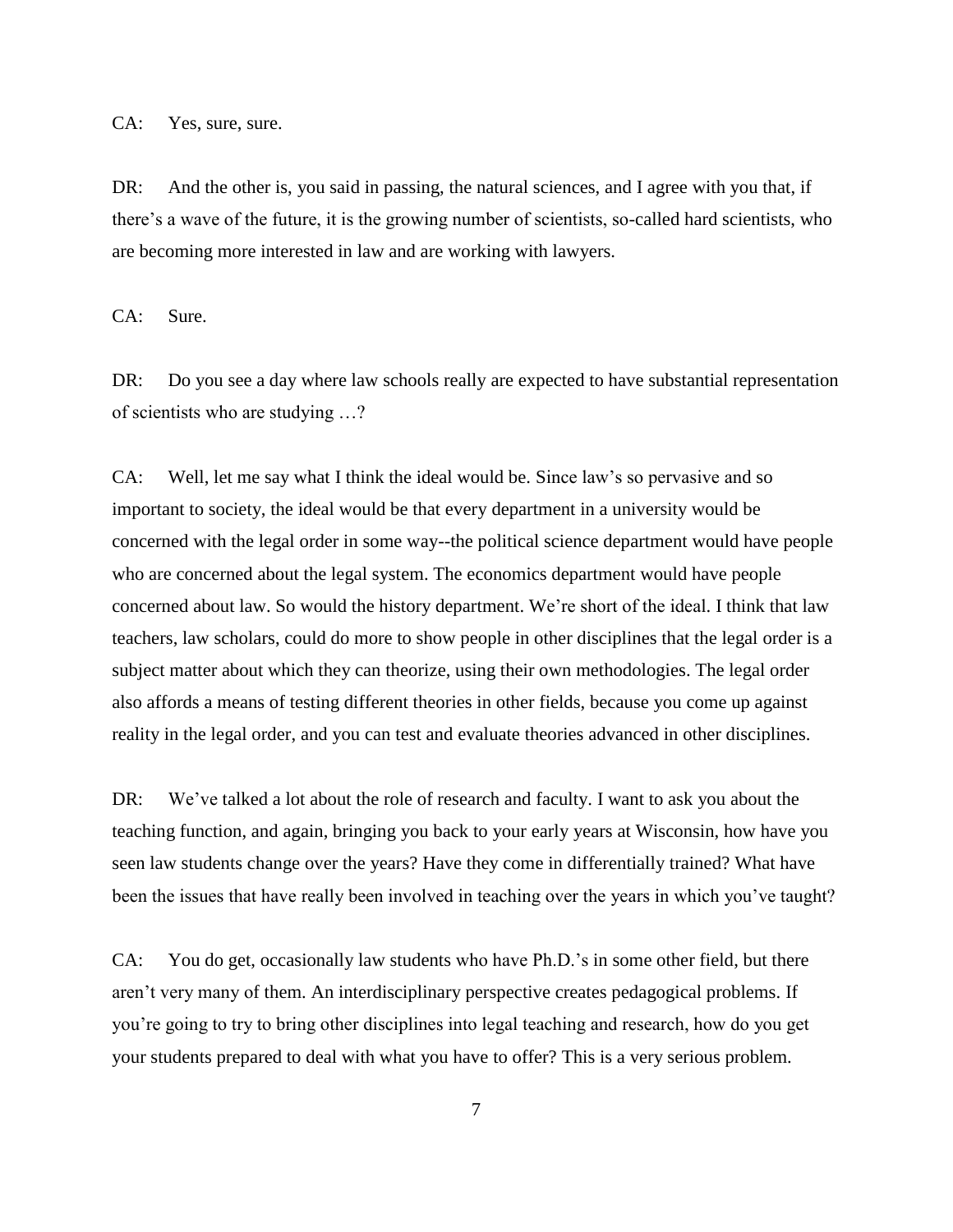DR: Do you see that problem being better addressed outside the United States where, as you know, most legal education is nested in the liberal arts tradition formally, so that you study law alongside your liberal arts, and we do something very different in our legal education, as a much more professional model? Do you see one more superior than the other?

CA: Well, do you think the European model, which really handles law as an undergraduate major in effect, do you think those students really are adept in handling other disciplines? I doubt it.

DR: It may be the worst of both worlds, because of its focus on undergraduate, although that raises a question that has been bounced around certainly in thinking quite a number of years, both in the United States and in Europe, which is moving in a third direction, is how the law, a graduate discipline, that is not professionally narrowing, but that is expected to be built on a foundation of other disciplines as well …

CA: Right. That would be interesting.

DR: The market doesn't seem to reward that though, because it takes a good deal longer to get out and practice law and make money [laughter].

CA: We may someday face that problem. For example, there are a lot of people who believe that, and I know you hear that from some faculty people, if you seriously want to integrate other disciplines into legal teaching and research, should you be in a professional school? Go out and work in the other discipline, you know.

DR: Mm-hmm.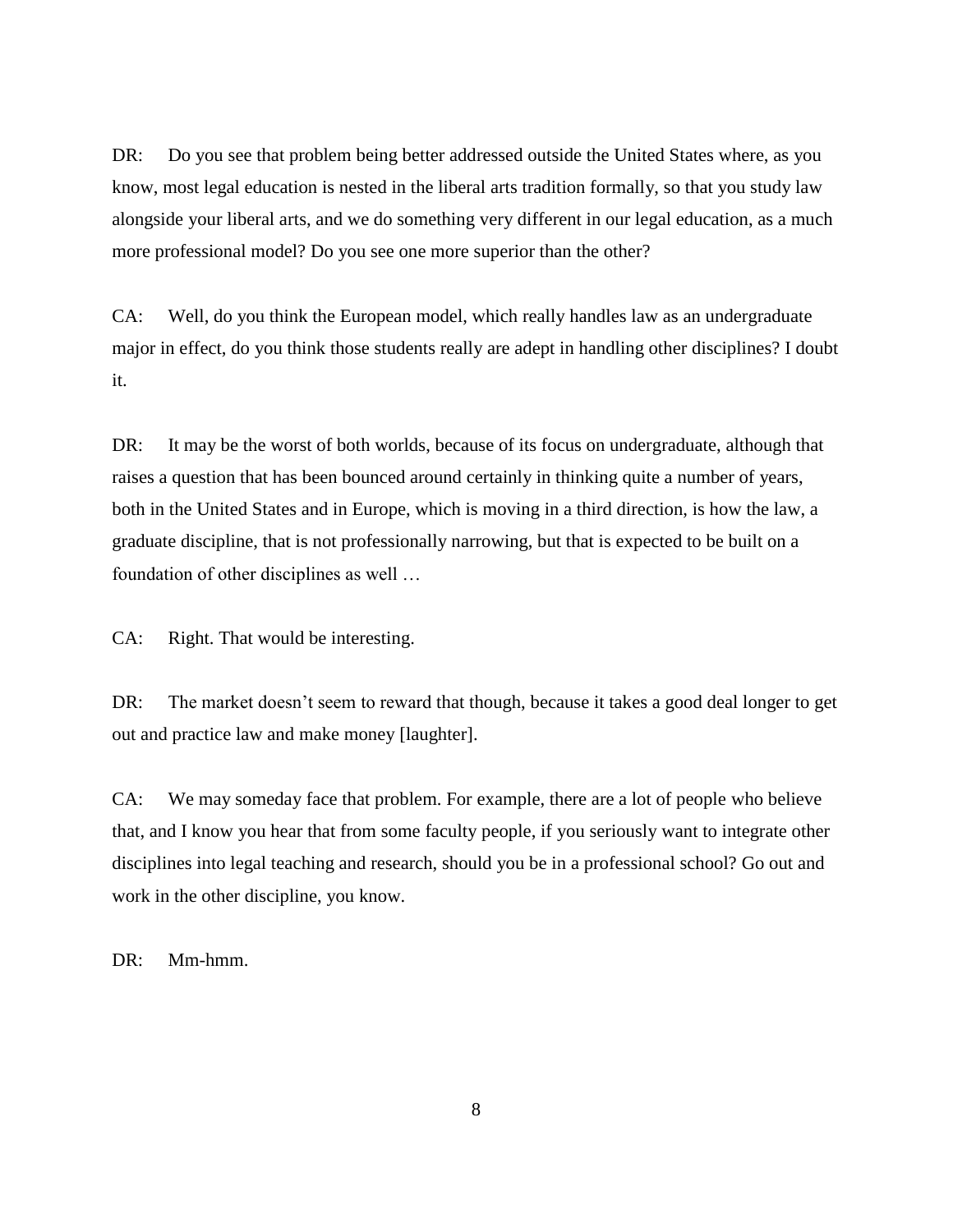CA: Teach and work in the other disciplines, and don"t come and mar the intensity of professional education by bringing in all this stuff, which is not going to have very great relevance to the practice of law. This attitude is a real problem.

DR: What's your answer to that?

CA: [laughter] Well, I hope that won"t happen. But if legal research begins to be farther and farther away from the center of interest of the legal profession, the law school that we know today may break up.

DR: On that point, Judge Harry Edwards began a conversation, or maybe more accurately, continued a conversation …

CA: Right.

DR: ... a number of years ago by really underscoring what he perceived as the disconnect between what we were doing in law school in our research and our teaching and what the legal profession needed and expected. What's your reaction to that?

CA: Well, I think he definitely had a point. The problem is that there"s also shortsightedness in the legal profession. The legal profession, and this goes back to the training of law students, the legal profession doesn"t understand how this stuff could be of help toit in the practice of law. For example, I mean, there isn't a single case in the development of common law, and certainly nothing in substantive administrative law or constitutional law or any other field of law, which doesn"t depend on what Ken Davis called "legislative facts." The better term is "policy facts," which was coined earlier by Walter Nelles. Now, policy facts are the stuff with which social science deals. Lawyers have not been trained to this day to handle this kind of data. They don"t know how to do investigations of this kind of stuff. They don"t know how to do analyses of this kind of material. If the legal profession appreciated why they needed these other disciplines, then of course, the law school as we know it now would continue to exist.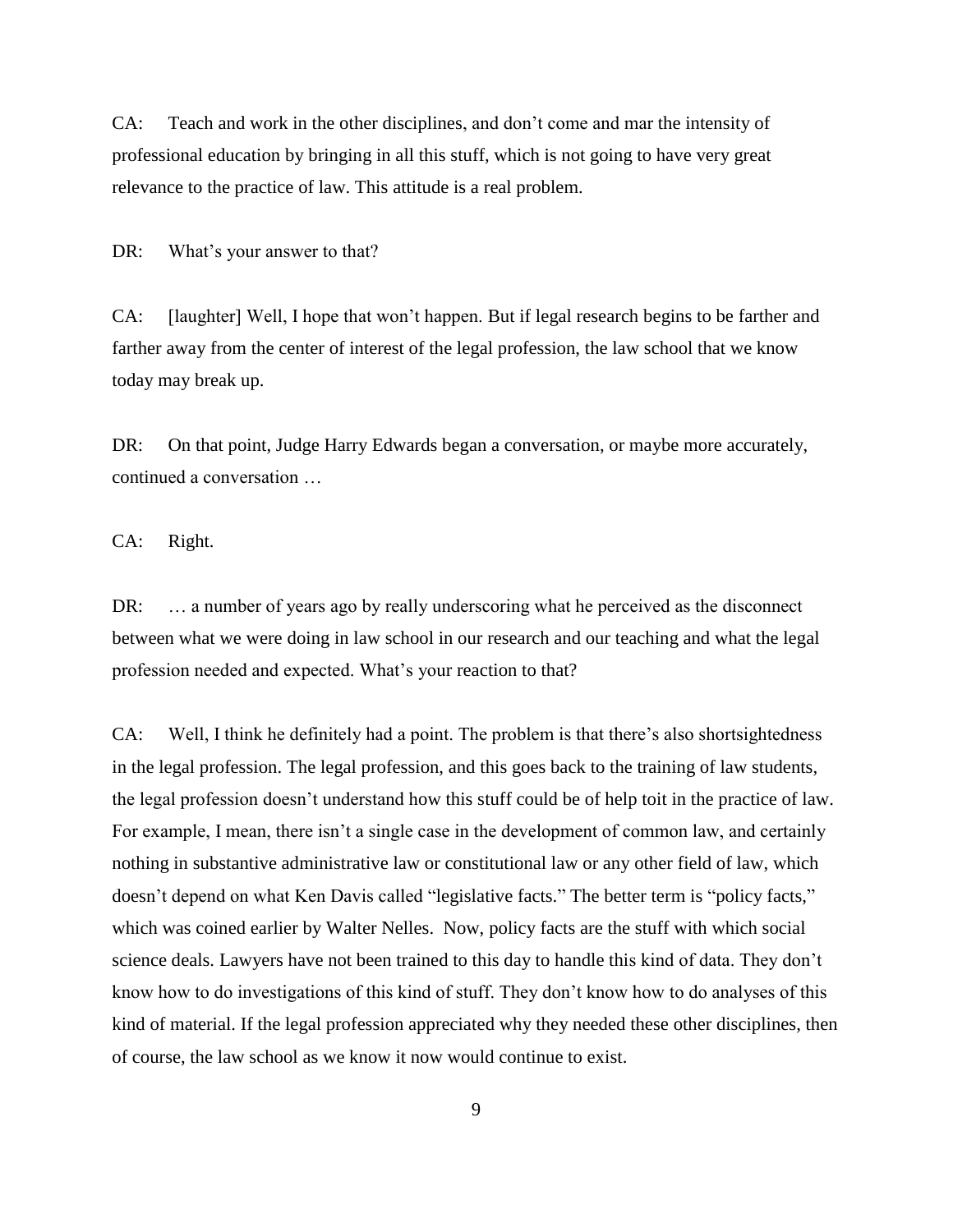DR: Mm-hmm. Let me ask you about the other side of the coin, and that is the role of doctrinal work. Justice Stephen Breyer made this comment a few years ago at a faculty meeting I was at. He said, "We've lost the tradition of the great legal treatises." That is, we've lost in the law faculty members [unintelligible] in their pursuit of developing new theories …

CA: Right.

DR: ... just the contribution made by a full-time academic engaged in a field as William Prosser did in torts and as so many others did, to really investigate a field and provide information of benefit to the profession. Do you agree with that?

CA: Yeah, you know, it's not inconsistent. There's no reason why you couldn't do that and at the same time use other disciplines to enrich what you have to offer. If you"re writing a treatise, how do you evaluate what you say? If you"re being critical, and you have ideas, how do you evaluate whether you"re justified in making certain points? You have to come to grips with what is happening in the society as a whole. What are the consequences of these various doctrines, including common law doctrines, for the society as a whole? I remember once, and I"m very sorry I ever did it, Jim Casner was finishing one of his innumerable Restatements that we were getting at the ALI in various areas of estate tax and estate planning. When he was finished, I asked for the floor and said, "Jim, what are all your changes going to do to distribution of wealth in the United States." He thought I was crazy [laughter], but why not take this factor into consideration?

DR: Did you seriously expect him to answer that?

CA: No, I never should have done it. He was a wonderful, kind person, and I should never have done it, but I couldn't resist.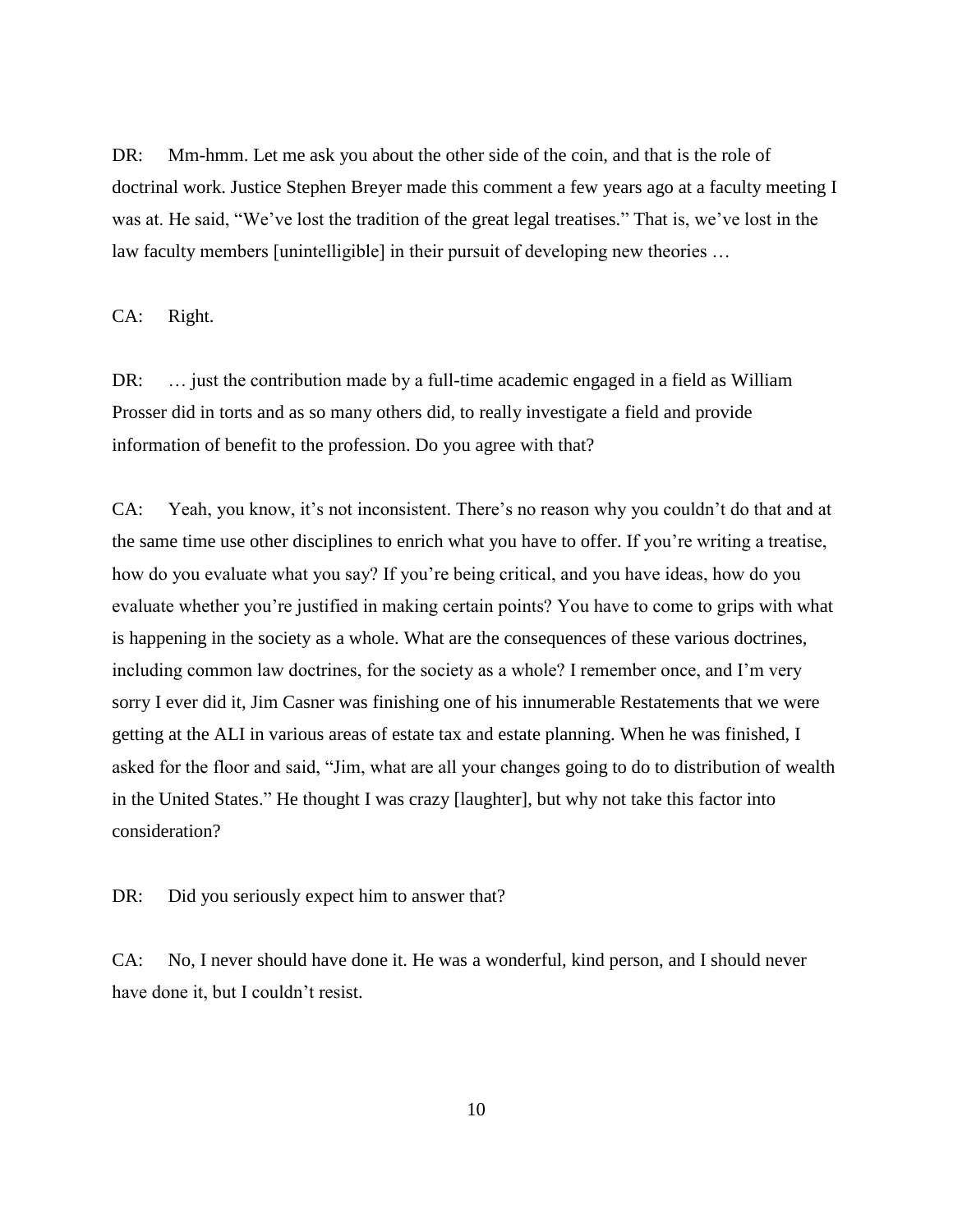DR: I'm reminded of a comment that Professor Mark Tushnet, a noted critical legal studies scholar, said that he got in a great deal of trouble for, when he observed in a law review article that the measure of any change in a legal rule should be whether and to what extent it advances the cause of socialism …

#### CA: [laughter]

DR: ... in America. Whether that was [unintelligible] or not, that became a notorious comment. Well, let me ask you this broad question. How would you judge whether a law professor, in his or her academic work, particularly the research and writing they do, has been successful? You talk about the ambitions to change the world or change how we think of legal problems. That"s an awfully tall order, but in the trenches, when we"re measuring law professors" productivity, we"re considering them for tenure, we considering appointing them to our faculty, and just more generally, we"re measuring their contributions in some way qualitatively and quantitatively, how are we best to judge whether they"ve been successful in their work?

CA: I never had a chance to put an answer to your question into effect at Minnesota, although I was thinking very seriously about it. It seems to me that we"re not flexible enough in this evaluation process, and I always thought that the Dean should and could sit down with each faculty member and say, "What is your program for next year? What do you hope to accomplish next year? Do you have a long range program?" Now, if that faculty member says he has no writing objectives in mind, no long term writing objectives in mind, there's no reason why that individual"s teaching load shouldn"t increase, and then that individual would be judged by how well he teaches. I'm assuming now these are all tenured people, you see. Those people who have ambitious writing projects would have their teaching load decreased to permit them to continue with their scholarly pursuits, and then they should be judged based on their research and writing. So it would sort of be a contract with each individual, and how well the contract is being performed would be the criterion of advancement. Now, when you get to the granting of tenure,